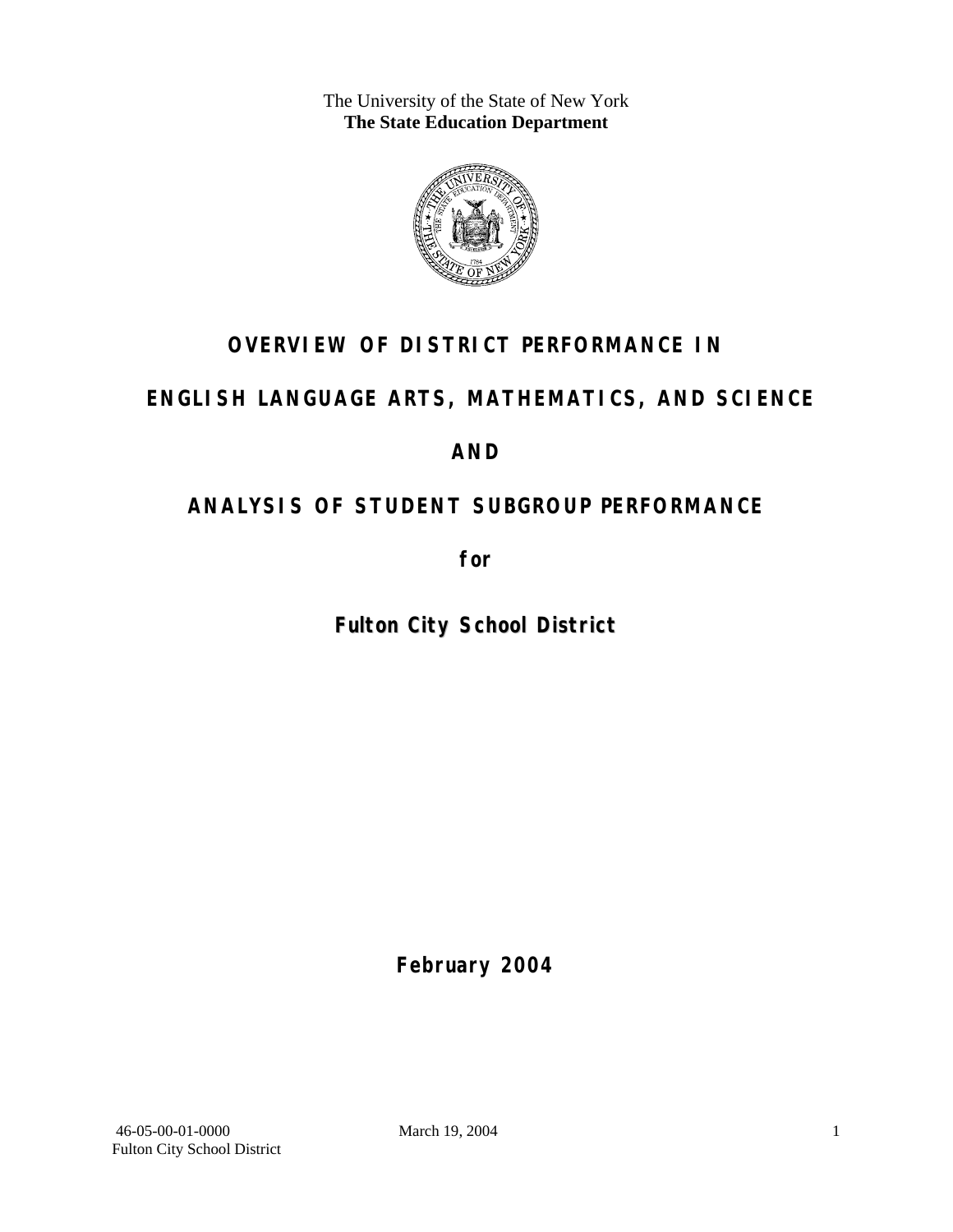#### **THE UNIVERSITY OF THE STATE OF NEW YORK**

#### **Regents of The University**

| Tonawanda             |
|-----------------------|
| <b>Hollis</b>         |
| Staten Island         |
| New Rochelle          |
| Peru                  |
| Huntington            |
| <b>North Syracuse</b> |
| New York              |
| <b>Belle Harbor</b>   |
| Buffalo               |
| Hartsdale             |
| Albany                |
| <b>Bronx</b>          |
| New York              |
| <b>Binghamton</b>     |
| Rochester             |

#### **President of The University and Commissioner of Education**

RICHARD P. MILLS

**Deputy Commissioner for Elementary, Middle, Secondary and Continuing Education**  JAMES A. KADAMUS

#### **Coordinator, School Operations and Management Services**

CHARLES SZUBERLA

#### **Coordinator, Information and Reporting Services**

MARTHA P. MUSSER

The State Education Department does not discriminate on the basis of age, color, religion, creed, disability, marital status, veteran status, national origin, race, gender, genetic predisposition or carrier status, or sexual orientation in its educational programs, services and activities. Portions of this publication can be made available in a variety of formats, including braille, large print or audio tape, upon request. Inquiries concerning this policy of nondiscrimination should be directed to the Department's Office for Diversity, Ethics, and Access, Room 530, Education Building, Albany, NY 12234. **Requests for additional copies of this publication may be made by contacting the Publications Sales Desk, Room 309, Education Building, Albany, NY 12234.** 

Please address all correspondence about this report that is not related to data corrections to:

*School Report Card Coordinator Information and Reporting Services Team New York State Education Department Room 863 EBA 89 Washington Avenue Albany, NY 12234*  E-mail: *RPTCARD@mail.nysed.gov*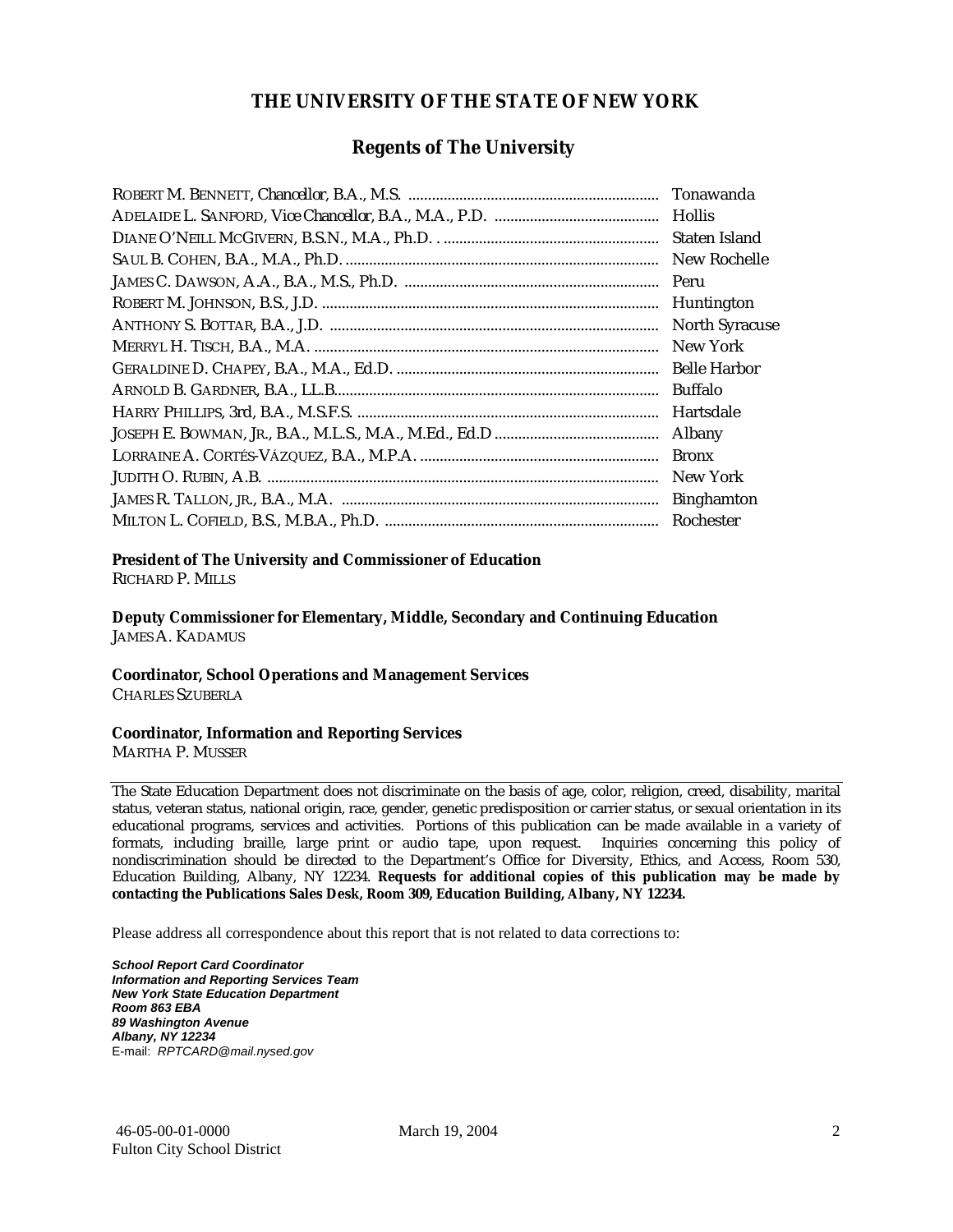The *New York State District Report Card* is an important part of the Board of Regents effort to raise learning standards for all students. It provides information to the public on student performance and other measures of district performance. Knowledge gained from the district report card on a district's strengths and weaknesses can be used to improve instruction and services to students.

The *New York State District Report Card* consists of three parts: the *Overview of District Performance in English Language Arts, Mathematics, and Science and Analysis of Student Subgroup Performance,* the *Comprehensive Information Report,* and the *District Accountability Report*. The *Overview and Analysis* presents performance data on measures required by the federal No Child Left Behind Act: English, mathematics, science, and graduation rate. Performance data on other State assessments can be found in the *Comprehensive Information Report*. The *District Accountability Report* provides information as to whether a district is making adequate progress toward enabling all students to achieve proficiency in English and mathematics.

State assessments are designed to help ensure that all students reach high learning standards. They show whether students are getting the foundation knowledge they need to succeed at the elementary, middle, and commencement levels and beyond. The State requires that students who are not making appropriate progress toward the standards receive academic intervention services.

In the *Overview*, performance on the elementary- and middle-level assessments in English language arts and mathematics and on the middle-level science test is reported in terms of mean scores and the percentage of students scoring at each of the four levels. These levels indicate performance on the standards from seriously deficient to advanced proficiency. Performance on the elementary-level science test is reported in terms of mean scores and the percentage of students making appropriate progress. Regents examination scores are reported in four score ranges. Scores of 65 to 100 are passing; scores of 55 to 64 earn credit toward a local diploma (with the approval of the local board of education). Though each elementary- and middle-level assessment is administered to students in a specific grade, secondary-level assessments are taken by students when they complete the coursework for the core curriculum. Therefore, the performance of students at the secondary level is measured for a student cohort rather than a group of students at a particular grade level. Students are grouped in cohorts according to the year in which they first entered grade 9.

The assessment data in the *Overview and Analysis* are for all tested students in the district, including general-education students and students with disabilities. In the *Overview*, each district's performance is compared with that of all public schools statewide. In the *Analysis*, performance is disaggregated by race/ethnicity, disability status, gender, LEP status, income level, and migrant status.

Explanations of terms referred to or symbols used in this part of the district report card may be found in the glossary on the last page. Further information on the district report card may be found in the guide, *Understanding Your School Report Card: February 2004*, available on the Information and Reporting Services Web site at www.emsc.nysed.gov/irts.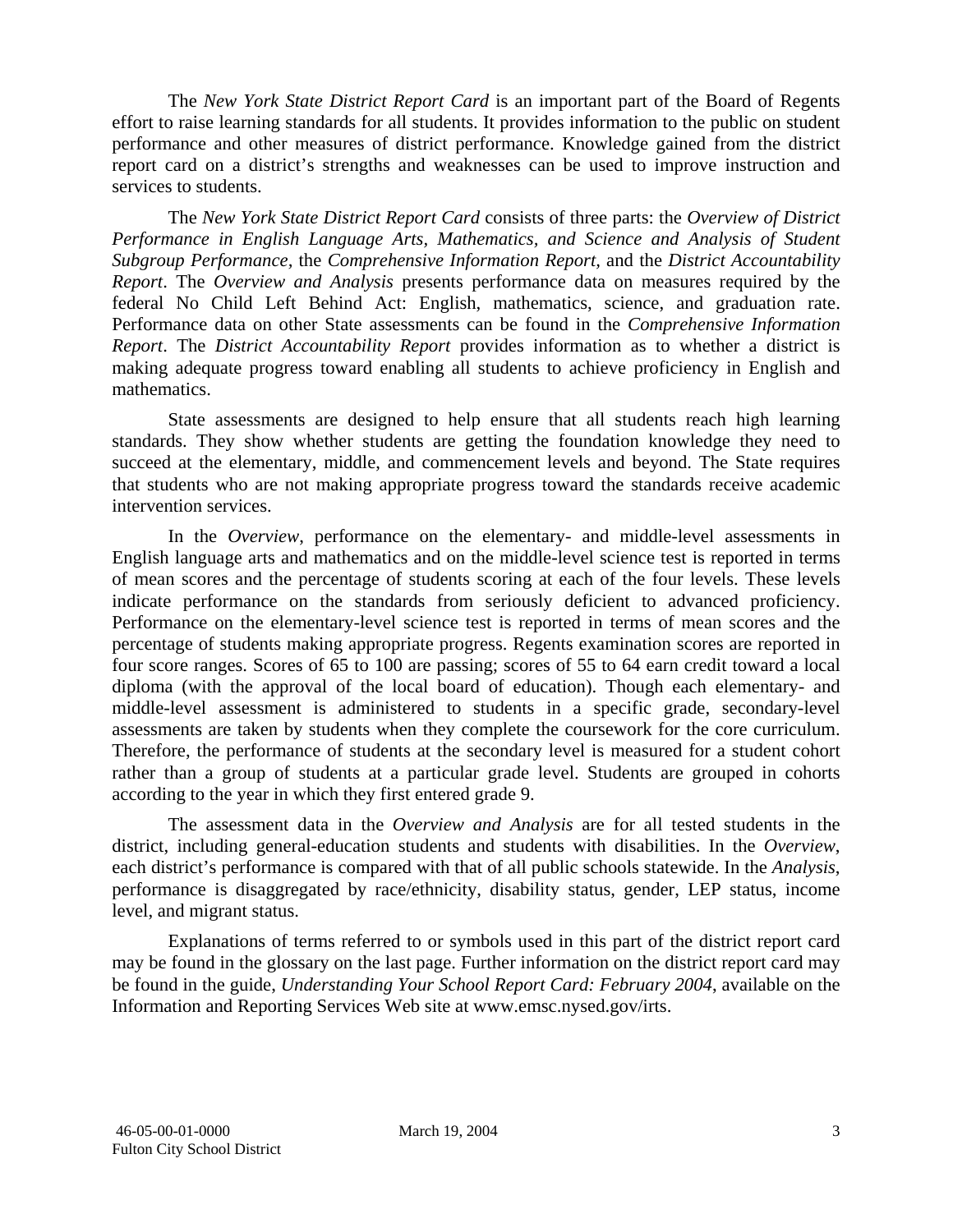# **Overview of District Performance in English Language Arts, Mathematics, and Science**

## **District Profile**

| Superintendent:<br>Mr. Michael J. Egan |             | Phone: | (315)593-5510             |
|----------------------------------------|-------------|--------|---------------------------|
| ∣ Organization                         | Grade Range |        | <b>Student Enrollment</b> |
| $2002 - 03$                            | <b>NA</b>   |        | 3856                      |

| 2001-02 District-wide Total Expenditure per Pupil      | \$11.258 |
|--------------------------------------------------------|----------|
| 2001-02 NYS Public Schools Total Expenditure per Pupil | \$12,265 |

#### **2002–03 Percentage of Core Classes Taught by Highly Qualified Teachers\***

| <b>Number of Core</b><br><b>Classes</b> | <b>Percent Taught</b><br>by Highly<br>Qualified<br><b>Teachers</b> |
|-----------------------------------------|--------------------------------------------------------------------|
| ĥЧ.                                     | 99%                                                                |
| . .<br>- -                              |                                                                    |

\*For the 2002-03 school year, SED is reporting that teachers of core classes are highly qualified if they are certified to teach those classes. However, No Child Left Behind (NCLB) imposes requirements beyond certification for some teachers to be considered highly qualified. In future years, when New York State uses the NCLB criteria for reporting, certified teachers must fulfill all NCLB requirements to be counted as highly qualified.

#### **2002–03 Percentage of Teachers with No Valid Teaching Certificate\***

| Number of<br><b>Teachers</b> | <b>Percent with No</b><br><b>Valid Teaching</b><br><b>Certificate</b> |
|------------------------------|-----------------------------------------------------------------------|
| ิ ่ ใ∩4                      | ሰ%                                                                    |

\*This count includes teachers with temporary licenses who do not have a valid permanent, provisional, or transitional teaching certificate.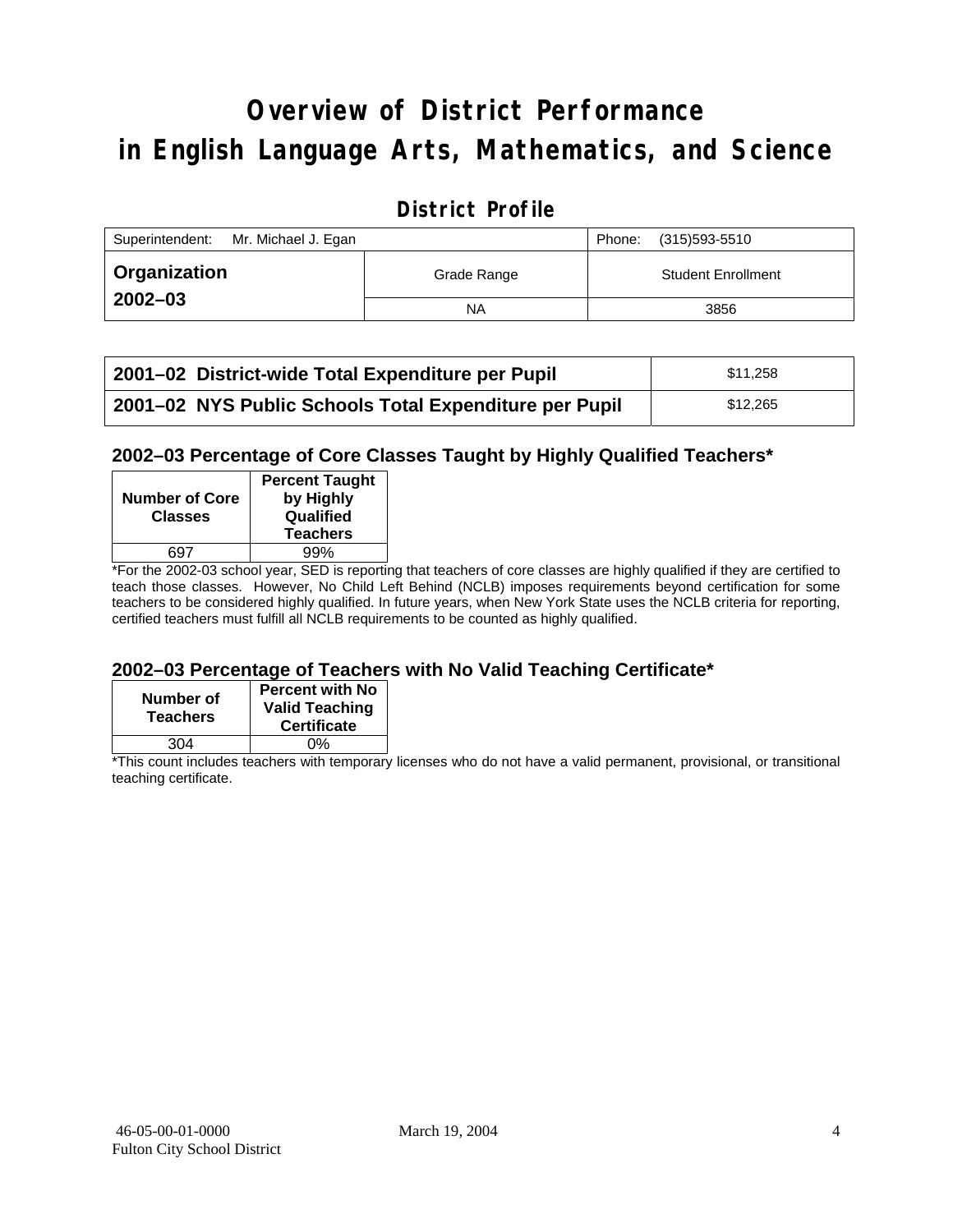English Language Arts



| <b>Counts of Students Tested</b>              |                    |                    |                    |                    |              |                   |
|-----------------------------------------------|--------------------|--------------------|--------------------|--------------------|--------------|-------------------|
| <b>Performance at</b><br><b>This District</b> | Level 1<br>455-602 | Level 2<br>603-644 | Level 3<br>645-691 | Level 4<br>692-800 | <b>Total</b> | <b>Mean Score</b> |
| Jan-Feb 2001                                  | 19                 | 97                 | 155                | 43                 | 314          | 655               |
| Jan-Feb 2002                                  | 15                 | 104                | 135                | 44                 | 298          | 655               |
| Feb 2003                                      | 14                 | 109                | 130                | 47                 | 300          | 655               |

|         | Elementary-Level English Language Arts Levels — Listening, Reading, and Writing Standards                 |  |  |  |  |  |
|---------|-----------------------------------------------------------------------------------------------------------|--|--|--|--|--|
| Level 4 | These students exceed the standards and are moving toward high performance on the Regents examination.    |  |  |  |  |  |
| Level 3 | These students meet the standards and, with continued steady growth, should pass the Regents examination. |  |  |  |  |  |
| Level 2 | These students <b>need extra help</b> to meet the standards and pass the Regents examination.             |  |  |  |  |  |
| Level 1 | These students have serious academic deficiencies.                                                        |  |  |  |  |  |

**Performance of Limited English Proficient Students Taking the New York State English as a Second Language Achievement Test (NYSESLAT) as the Measure of English Language Arts Achievement**

| Grade 4 | <b>Number</b><br>Tested | Level 1 | Level 2 | Level 3 | Level 4 |
|---------|-------------------------|---------|---------|---------|---------|
| 2003    |                         |         |         |         |         |

**Performance of Students with Severe Disabilities on the New York State Alternate Assessment (NYSAA) in English** 

| <b>Elementary Level</b> | <b>Number</b><br>Tested | AA-Level 1 | AA-Level 2 | AA-Level 3 | AA-Level 4 |
|-------------------------|-------------------------|------------|------------|------------|------------|
| $2002 - 03$             |                         |            |            |            |            |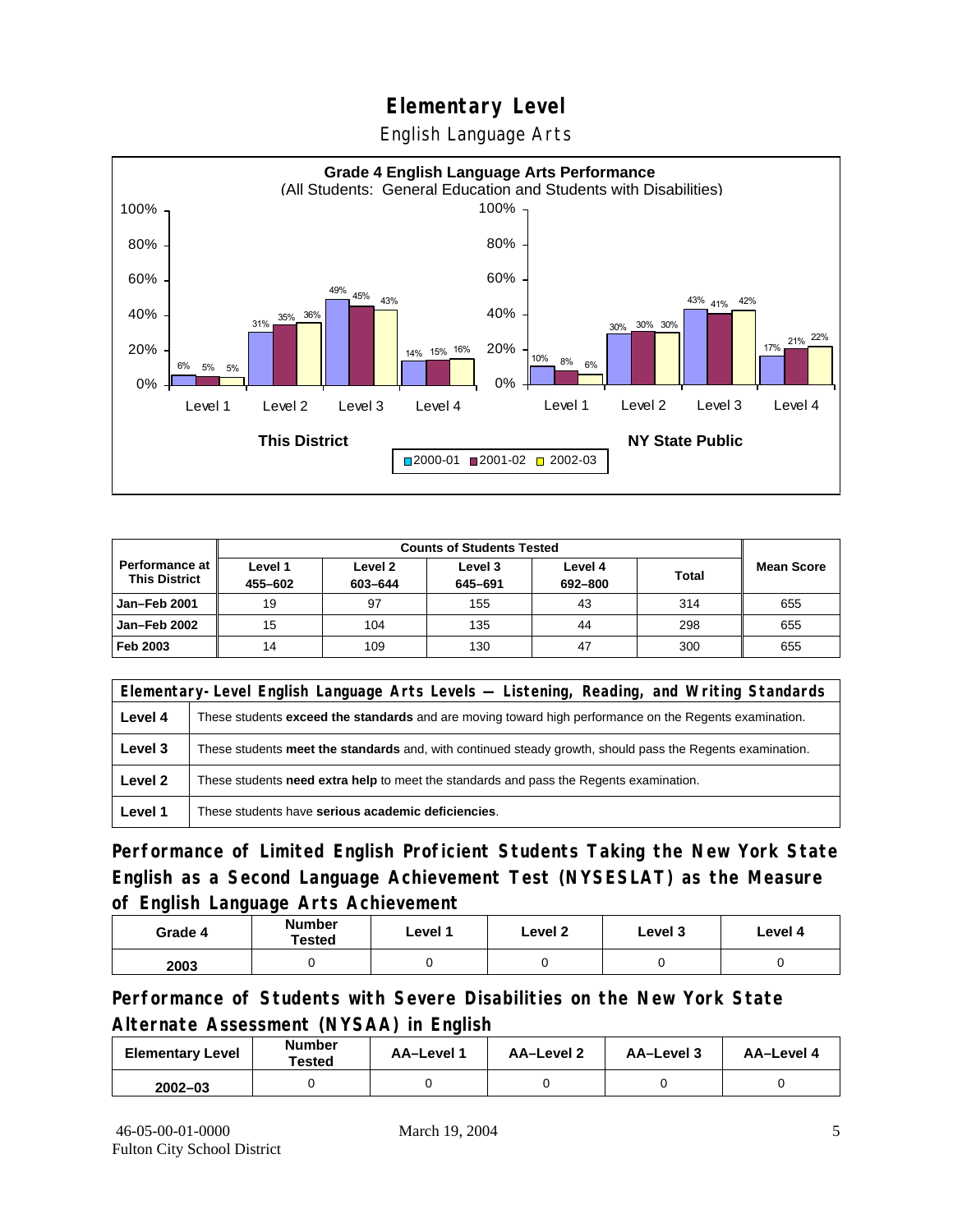#### **Mathematics**



| <b>Counts of Students Tested</b>                |                    |                    |                    |                    |              |                   |
|-------------------------------------------------|--------------------|--------------------|--------------------|--------------------|--------------|-------------------|
| <b>Performance at I</b><br><b>This District</b> | Level 1<br>448-601 | Level 2<br>602-636 | Level 3<br>637-677 | Level 4<br>678-810 | <b>Total</b> | <b>Mean Score</b> |
| May 2001                                        | 13                 | 57                 | 171                | 76                 | 317          | 658               |
| May 2002                                        | 13                 | 78                 | 161                | 47                 | 299          | 650               |
| May 2003                                        |                    | 43                 | 188                | 70                 | 308          | 660               |

|         | Elementary-Level Mathematics Levels -                                                                         |  |  |  |  |
|---------|---------------------------------------------------------------------------------------------------------------|--|--|--|--|
|         | Knowledge, Reasoning, and Problem-Solving Standards                                                           |  |  |  |  |
| Level 4 | These students <b>exceed the standards</b> and are moving toward high performance on the Regents examination. |  |  |  |  |
| Level 3 | These students meet the standards and, with continued steady growth, should pass the Regents examination.     |  |  |  |  |
| Level 2 | These students need extra help to meet the standards and pass the Regents examination.                        |  |  |  |  |
| Level 1 | These students have serious academic deficiencies.                                                            |  |  |  |  |

## **Performance of Students with Severe Disabilities on the New York State Alternate Assessment (NYSAA) in Mathematics**

| <b>Elementary Level</b> | <b>Number</b><br>Tested | AA-Level 1 | AA-Level 2 | AA-Level 3 | AA-Level 4 |
|-------------------------|-------------------------|------------|------------|------------|------------|
| $2002 - 03$             |                         |            |            |            |            |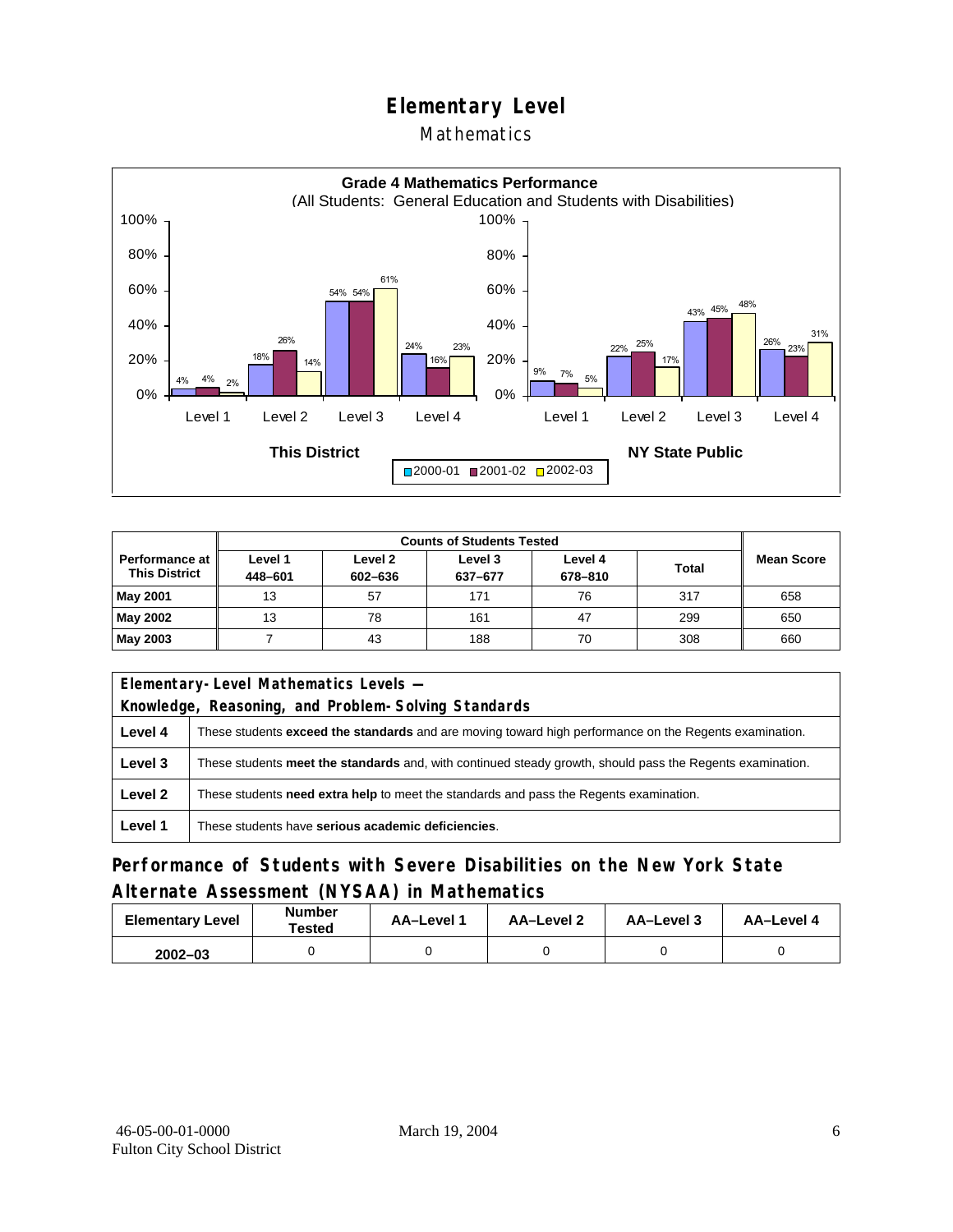Science Multiple-Choice



**All Students** 

|                 |     | <b>Number Tested   Number Above SDL  </b> | <b>Mean Score</b> |
|-----------------|-----|-------------------------------------------|-------------------|
| Mav 2001        | 317 | 253                                       | 35                |
| <b>May 2002</b> | 299 | 244                                       | 35                |
| <b>May 2003</b> | 304 | 250                                       | 35                |

| Grade 4 Science - Knowledge, Reasoning, and Problem-Solving Standards |                                                                                                                                                                                                                                          |  |  |  |  |
|-----------------------------------------------------------------------|------------------------------------------------------------------------------------------------------------------------------------------------------------------------------------------------------------------------------------------|--|--|--|--|
| <b>Multiple-Choice</b><br><b>Test Component</b>                       | This component contains 45 multiple-choice questions based upon the New York State Elementary<br>Science Syllabus and referenced to the New York State Learning Standards for Mathematics, Science<br>and Technology (Elementary Level). |  |  |  |  |
| <b>State Designated</b><br>Level (SDL)                                | Students who correctly answer fewer than 30 of the 45 questions of the multiple-choice test component<br>must receive academic intervention services in the following term of instruction.                                               |  |  |  |  |
| <b>Mean Scores</b>                                                    | For the multiple-choice test component, the mean score is the average number of correct answers for<br>students tested. If all tested students answered all questions correctly, this score would be 45.                                 |  |  |  |  |

## **Elementary Level**

#### Science Performance Test

The elementary-level science test is composed of two sections, the multiple-choice section (described above) and the performance test. The performance test is not used to determine the need for academic intervention services or for accountability purposes because not all students are administered the same three tasks.

| <b>All Students</b>                       |     |    |  |  |  |  |  |
|-------------------------------------------|-----|----|--|--|--|--|--|
| <b>Number Tested</b><br><b>Mean Score</b> |     |    |  |  |  |  |  |
| <b>May 2001</b>                           | 307 | 34 |  |  |  |  |  |
| May 2002                                  | 294 | 35 |  |  |  |  |  |
| <b>May 2003</b>                           | 300 | 35 |  |  |  |  |  |

### **Performance of Students with Severe Disabilities on the New York State Alternate Assessment (NYSAA) in Science**

| <b>Elementary Level</b> | <b>Number</b><br>Tested | AA-Level | <b>AA-Level 2</b> | AA-Level 3 | AA-Level 4 |
|-------------------------|-------------------------|----------|-------------------|------------|------------|
| $2002 - 03$             |                         |          |                   |            |            |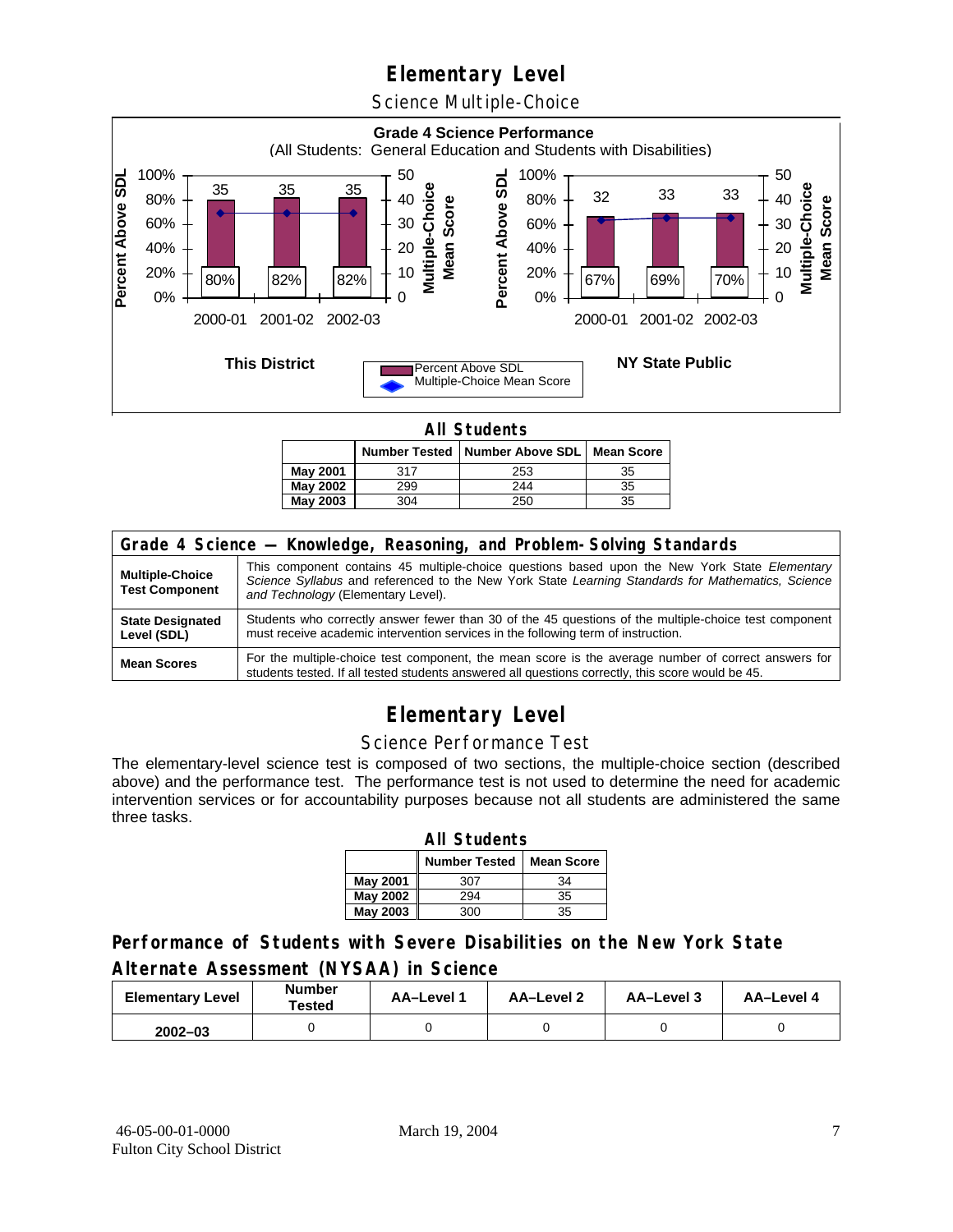English Language Arts



|                                          |                    | <b>Counts of Students Tested</b> |                    |                    |       |                   |  |  |
|------------------------------------------|--------------------|----------------------------------|--------------------|--------------------|-------|-------------------|--|--|
| Performance at I<br><b>This District</b> | Level 1<br>527-661 | Level 2<br>662-700               | Level 3<br>701-738 | Level 4<br>739-830 | Total | <b>Mean Score</b> |  |  |
| <b>May 2001</b>                          | 36                 | 135                              | 100                | 31                 | 302   | 699               |  |  |
|                                          | Level 1<br>527-659 | Level 2<br>660-698               | Level 3<br>699-737 | Level 3<br>738-830 | Total |                   |  |  |
| <b>March 2002</b>                        | 15                 | 145                              | 111                | 22                 | 293   | 698               |  |  |
|                                          | Level 1<br>527-657 | Level 2<br>658-696               | Level 3<br>697-736 | Level 4<br>737-830 | Total |                   |  |  |
| January 2003                             | 28                 | 161                              | 108                | 13                 | 310   | 689               |  |  |

|         | Middle-Level English Language Arts Levels — Listening, Reading, and Writing Standards                         |  |  |  |  |
|---------|---------------------------------------------------------------------------------------------------------------|--|--|--|--|
| Level 4 | These students <b>exceed the standards</b> and are moving toward high performance on the Regents examination. |  |  |  |  |
| Level 3 | These students meet the standards and, with continued steady growth, should pass the Regents examination.     |  |  |  |  |
| Level 2 | These students <b>need extra help</b> to meet the standards and pass the Regents examination.                 |  |  |  |  |
| Level 1 | These students have serious academic deficiencies.                                                            |  |  |  |  |

**Performance of Limited English Proficient Students Taking the New York State English as a Second Language Achievement Test (NYSESLAT) as the Measure of English Language Arts Achievement**

| Grade 8 | <b>Number</b><br>Tested | Level 1 | Level 2 | Level 3 | Level 4 |
|---------|-------------------------|---------|---------|---------|---------|
| 2003    |                         |         |         |         |         |

**Performance of Students with Severe Disabilities on the New York State Alternate Assessment (NYSAA) in English** 

| Grade 8     | Number<br>Tested | AA-Level 1 | AA-Level 2 | AA-Level 3 | AA-Level 4 |
|-------------|------------------|------------|------------|------------|------------|
| $2002 - 03$ |                  |            |            |            |            |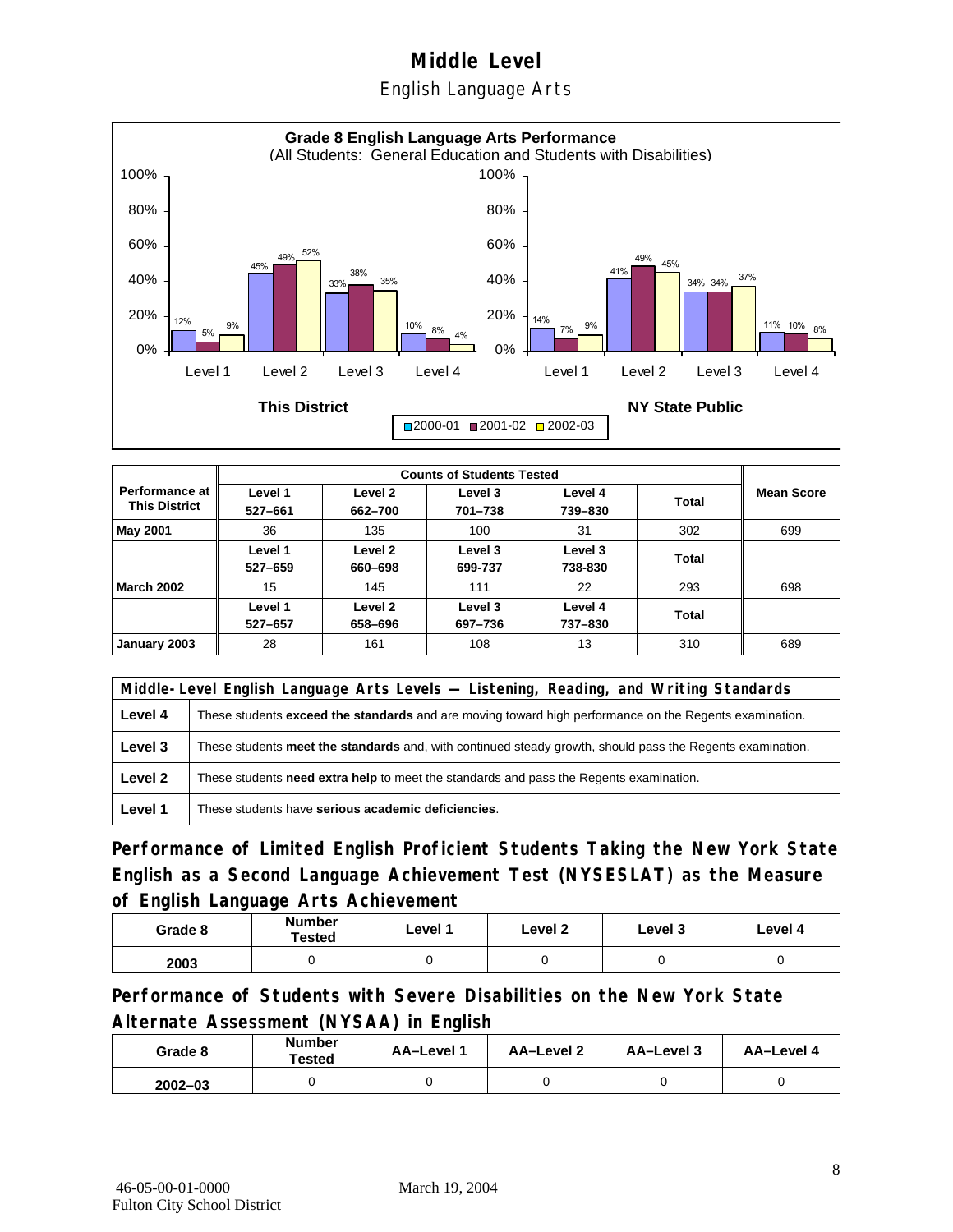#### Mathematics



| Performance at<br><b>This District</b> | Level 1<br>517-680 | Level 2<br>681-715 | Level 3<br>716-759 | Level 4<br>760-882 | <b>Total</b> | <b>Mean Score</b> |
|----------------------------------------|--------------------|--------------------|--------------------|--------------------|--------------|-------------------|
| <b>May 2001</b>                        | 56                 | 125                | 93                 | 29                 | 303          | 711               |
| May 2002                               | 42                 | 109                | 118                | 28                 | 297          | 715               |
| May 2003                               | 43                 | 109                | 130                | 21                 | 303          | 711               |

|         | Middle-Level Mathematics Levels — Knowledge, Reasoning, and Problem-Solving Standards                         |  |  |  |  |
|---------|---------------------------------------------------------------------------------------------------------------|--|--|--|--|
| Level 4 | These students <b>exceed the standards</b> and are moving toward high performance on the Regents examination. |  |  |  |  |
| Level 3 | These students meet the standards and, with continued steady growth, should pass the Regents examination.     |  |  |  |  |
| Level 2 | These students <b>need extra help</b> to meet the standards and pass the Regents examination.                 |  |  |  |  |
| Level 1 | These students have serious academic deficiencies.                                                            |  |  |  |  |

### **Performance of Students with Severe Disabilities on the New York State Alternate Assessment (NYSAA) in Mathematics**

| <b>Middle Level</b> | <b>Number</b><br>Tested | AA-Level | AA-Level 2 | AA-Level 3 | AA-Level 4 |
|---------------------|-------------------------|----------|------------|------------|------------|
| $2002 - 03$         |                         |          |            |            |            |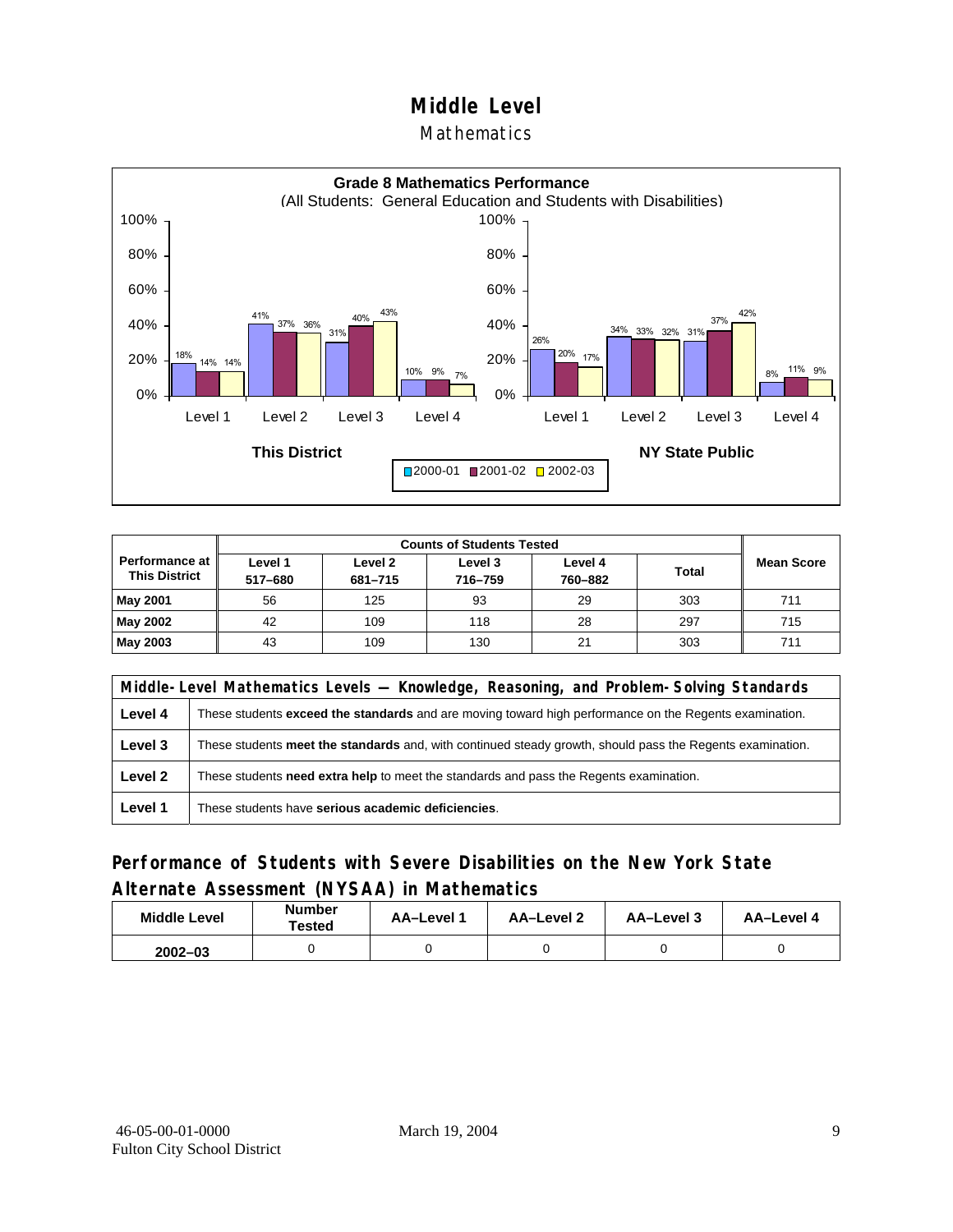#### **Science**



| <b>Performance at This District</b> |                             |         | <b>Mean Score</b> |         |         |              |    |
|-------------------------------------|-----------------------------|---------|-------------------|---------|---------|--------------|----|
|                                     |                             | Level 1 | Level 2           | Level 3 | Level 4 | <b>Total</b> |    |
| <b>June 2002</b>                    | <b>Middle-Level Science</b> |         | 29                | 167     | 97      | 296          | 78 |
|                                     | <b>Regents Science</b>      |         |                   |         |         |              |    |
| January/                            | <b>Middle-Level Science</b> |         | 33                | 156     | 94      | 288          | 78 |
|                                     | June 2003   Regents Science |         |                   |         |         |              |    |

|         | Middle-Level Science Levels - Knowledge, Reasoning, and Problem-Solving Standards*                                                                                                             |  |  |  |  |  |  |  |  |
|---------|------------------------------------------------------------------------------------------------------------------------------------------------------------------------------------------------|--|--|--|--|--|--|--|--|
| Level 4 | These students exceed the standards on the middle-level science test and are moving toward high performance<br>on the Regents examinations or score 85-100 on a Regents science examination.   |  |  |  |  |  |  |  |  |
| Level 3 | These students meet the standards on the middle-level science test and, with continued steady growth, should<br>pass the Regents examinations or score 65-84 on a Regents science examination. |  |  |  |  |  |  |  |  |
| Level 2 | These students need extra help to meet the standards for middle-level science and to pass the Regents<br>examinations or score 55–64 on a Regents science examination.                         |  |  |  |  |  |  |  |  |
| Level 1 | These students have serious academic deficiencies as evidenced in the middle-level science test or score 0–54<br>on a Regents science examination.                                             |  |  |  |  |  |  |  |  |

\*Students may demonstrate proficiency in middle-level science by scoring at Level 3 or above on the middle-level science test or by scoring 65 or above on a Regents examination in science.

## **Performance of Students with Severe Disabilities on the New York State Alternate Assessment (NYSAA) in Science**

| Middle-Level | Number<br>Tested | <b>AA-Level 1</b> | AA-Level 2 | AA-Level 3 | AA-Level 4 |  |
|--------------|------------------|-------------------|------------|------------|------------|--|
| $2002 - 03$  |                  |                   |            |            |            |  |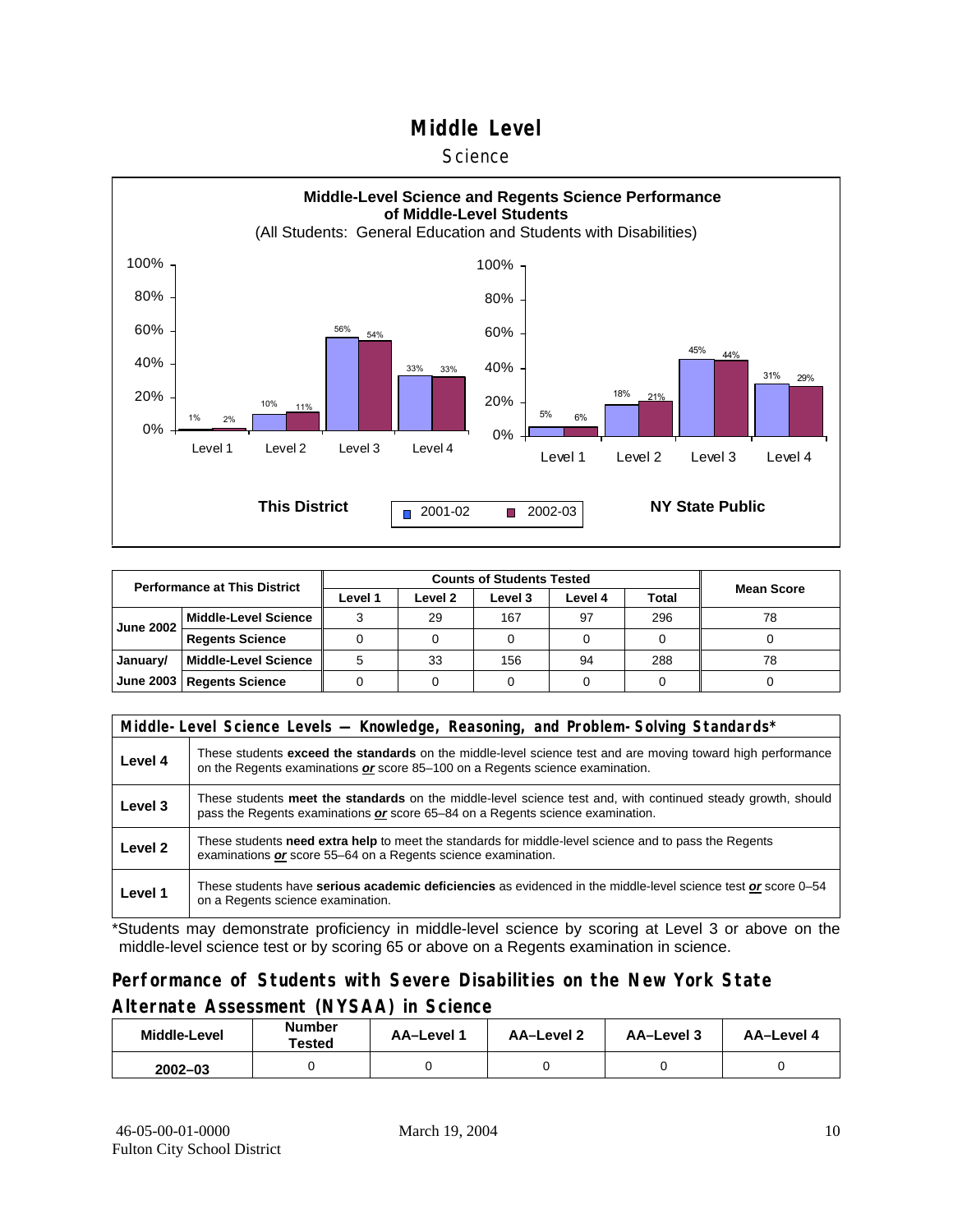## **High School English Achievement after Four Years of Instruction**

 The graph and table below present performance of the 1997, 1998, and 1999 cohort members, four years after entering grade 9, in meeting the graduation assessment requirement in English. A score of 65 or above on the Regents comprehensive examination in English is considered passing. Only the highest score of each student is counted, regardless of how many times the student took the examination. In the graph, students passing approved alternatives to this examination are counted as scoring in the 65 to 84 range. RCT results are not included in the graph. In the first table, the numbers of students who met the graduation requirement by passing an approved alternative are listed separately. The second table shows the competency test performance of students with disabilities eligible for the safety net who did not score 55 or above on a Regents examination or approved alternative. Students who score 55 to 64 on the Regents examination in comprehensive English may be given credit towards a local high school diploma if allowed by the district board of education. The data in these tables and chart show the performance of the cohorts as of June  $30<sup>th</sup>$  of the fourth year after first entering grade 9. Data for the 1999 cohort include all students in cohorts in the district's schools, students continuously enrolled in the district who transferred between schools within the district, and students placed outside the district but who are the reporting responsibility of the district. Data for the 1998 cohort include all students in cohorts in the district's schools.



| English Graduation Requirement Achievement after Four Years of High School* |                                                                                                                                                                                                                                  |    |    |     |    |  |  |  |  |  |  |  |
|-----------------------------------------------------------------------------|----------------------------------------------------------------------------------------------------------------------------------------------------------------------------------------------------------------------------------|----|----|-----|----|--|--|--|--|--|--|--|
|                                                                             | <b>Cohort Members</b><br><b>Highest Score</b><br><b>Highest Score</b><br><b>Highest Score</b><br><b>Highest Score</b><br>Between 55 and 64<br>Between 0 and 54<br>Between 65 and 84<br>Between 85 and 100<br><b>All Students</b> |    |    |     |    |  |  |  |  |  |  |  |
| 1997 Cohort                                                                 | 307                                                                                                                                                                                                                              | 10 | 34 | 180 | 43 |  |  |  |  |  |  |  |
| 1998 Cohort                                                                 | 238                                                                                                                                                                                                                              |    | 14 | 141 | 51 |  |  |  |  |  |  |  |
| 1999 Cohort                                                                 | 271                                                                                                                                                                                                                              |    | 23 | 108 | 95 |  |  |  |  |  |  |  |

\*Assessments used to determine counts in this table include the Regents examination in comprehensive English, the component retest in English, and approved alternatives.

| Performance of Students Who Took the Regents<br><b>Competency Tests in Reading and Writing to Meet the</b><br><b>Graduation Requirement*</b> |  |  |  |  |  |  |  |  |
|----------------------------------------------------------------------------------------------------------------------------------------------|--|--|--|--|--|--|--|--|
| <b>Failed RCT in Reading</b><br><b>Passed the RCTs</b><br>and/or Writing                                                                     |  |  |  |  |  |  |  |  |
| 1997 Cohort                                                                                                                                  |  |  |  |  |  |  |  |  |
| 1998 Cohort                                                                                                                                  |  |  |  |  |  |  |  |  |
| 1999 Cohort                                                                                                                                  |  |  |  |  |  |  |  |  |

\*Includes only students eligible for the safety net who did not score 55 or higher on the Regents examination or an approved alternative.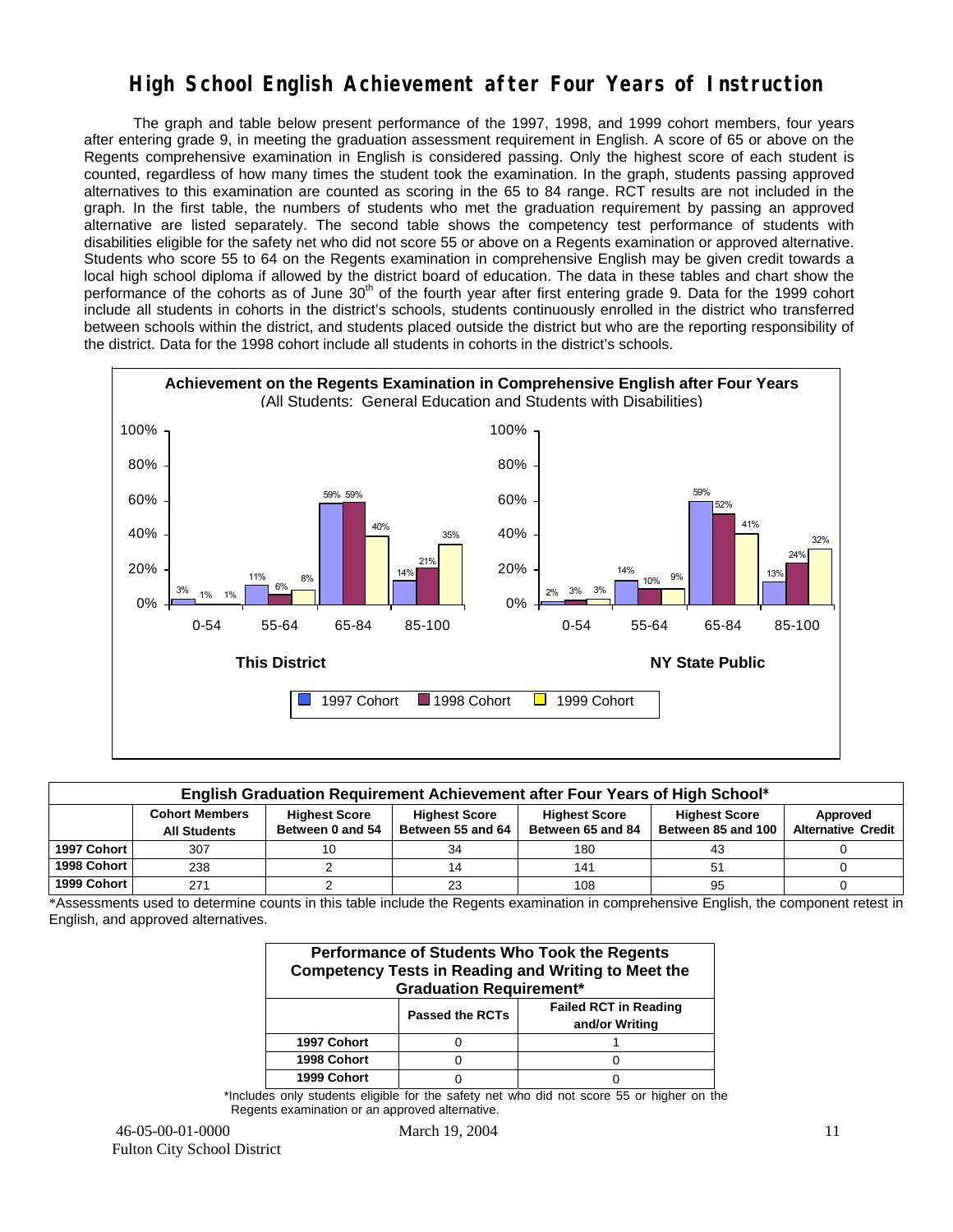## **High School Mathematics Achievement after Four Years of Instruction**

 The graph and table below present performance of the 1997, 1998, and 1999 cohort members, four years after entering grade 9, in meeting the graduation assessment requirement in mathematics. A score of 65 or above on a Regents examination in mathematics is considered passing. Only the highest score of each student is counted, regardless of how many times the student took the examination. In the graph, students passing approved alternatives to these examinations are counted as scoring in the 65 to 84 range. RCT results are not included in the graph. In the first table, the numbers of students who met the graduation requirement by passing an approved alternative are listed separately. The second table shows the competency test performance of students with disabilities eligible for the safety net who did not score 55 or above on a Regents examination or approved alternative. Students who score 55 to 64 on a Regents examination in mathematics may be given credit towards a local high school diploma if allowed by the district board of education. The data in these tables and chart show the performance of the cohorts as of June 30<sup>th</sup> of the fourth year after first entering grade 9. Data for the 1999 cohort include all students in cohorts in the district's schools, students continuously enrolled in the district who transferred between schools within the district, and students placed outside the district but who are the reporting responsibility of the district. Data for the 1998 cohort include all students in cohorts in the district's schools.



| Mathematics Graduation Requirement Achievement after Four Years of High School* |                                                                                                                                   |    |                                    |                   |                    |                           |  |  |  |  |  |
|---------------------------------------------------------------------------------|-----------------------------------------------------------------------------------------------------------------------------------|----|------------------------------------|-------------------|--------------------|---------------------------|--|--|--|--|--|
|                                                                                 | <b>Highest Score</b><br><b>Highest Score</b><br><b>Highest Score</b><br>Approved<br><b>Cohort Members</b><br><b>Highest Score</b> |    |                                    |                   |                    |                           |  |  |  |  |  |
|                                                                                 | <b>All Students</b>                                                                                                               |    | Between 0 and 54 Between 55 and 64 | Between 65 and 84 | Between 85 and 100 | <b>Alternative Credit</b> |  |  |  |  |  |
| 1997 Cohort                                                                     | 307                                                                                                                               |    | 24                                 | 126               | 117                |                           |  |  |  |  |  |
| 1998 Cohort                                                                     | 238                                                                                                                               | 12 | 15                                 | 93                | 99                 |                           |  |  |  |  |  |
| 1999 Cohort                                                                     | 271                                                                                                                               | 12 | 30                                 | 116               |                    |                           |  |  |  |  |  |

\*Assessments used to determine counts in this table include a Regents examination in mathematics, the component retest in mathematics, and approved alternatives.

| Performance of Students Who Took the Regents<br><b>Competency Test in Mathematics to Meet the</b><br><b>Graduation Requirement*</b> |   |  |  |  |  |  |  |  |
|-------------------------------------------------------------------------------------------------------------------------------------|---|--|--|--|--|--|--|--|
| <b>Failed at Least</b><br><b>Passed the RCT</b><br>One RCT                                                                          |   |  |  |  |  |  |  |  |
| 1997 Cohort                                                                                                                         |   |  |  |  |  |  |  |  |
| 1998 Cohort                                                                                                                         | 5 |  |  |  |  |  |  |  |
| 1999 Cohort                                                                                                                         |   |  |  |  |  |  |  |  |

\*Includes only students eligible for the safety net who did not score 55 or higher on the Regents examination or an approved alternative.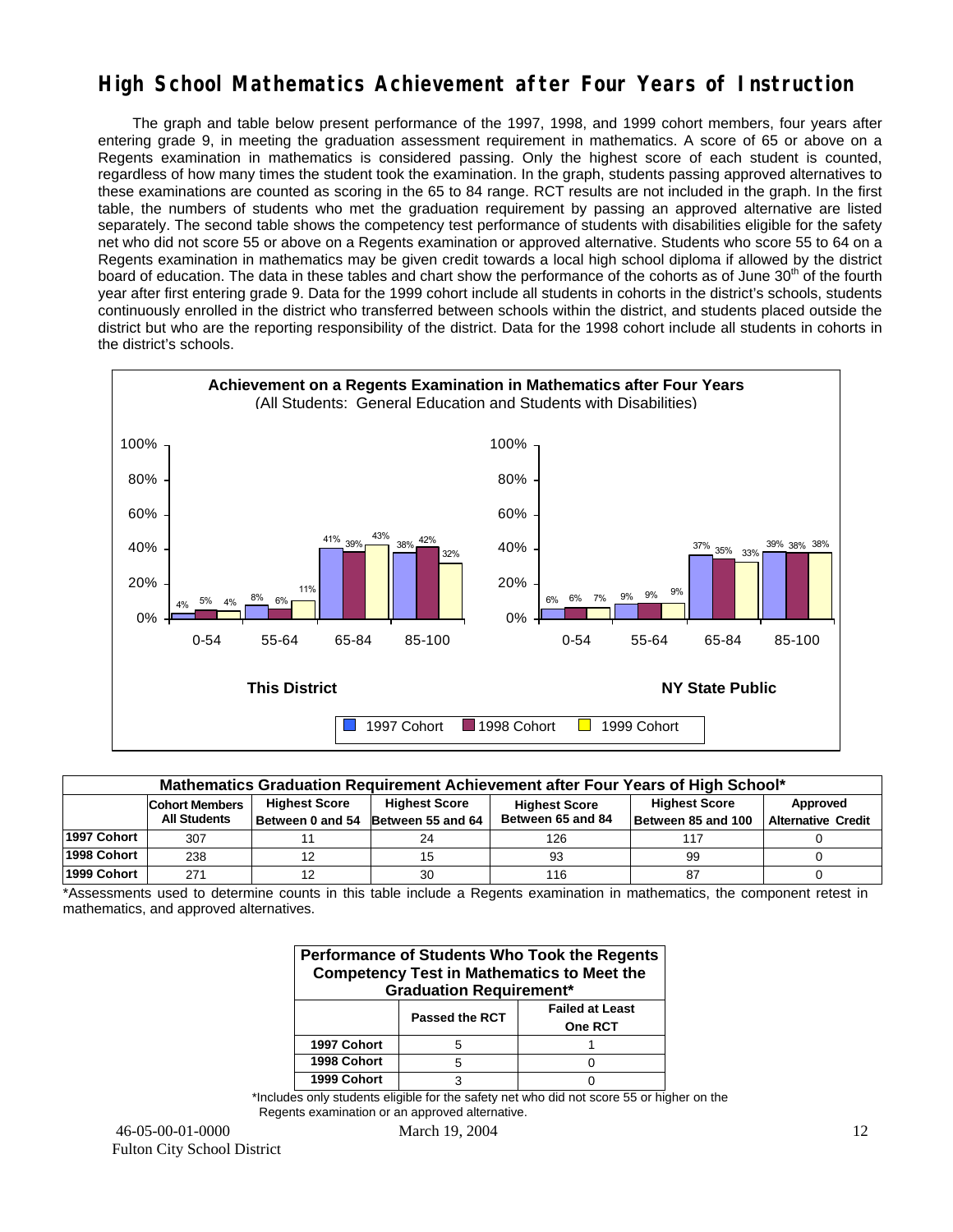## **Cohort Graduation Rates**

 Students were counted as graduates if they earned a local diploma with or without a Regents endorsement by August 31<sup>st</sup> of the fourth year after first entering grade 9. The graduation-rate cohort includes students who transferred to general education development (GED) programs. These students were not counted in the 1998 school accountability cohort for English and mathematics.



| <b>Cohort Graduation Rates</b> |                                  |                                |                                                                      |                            |  |  |  |  |  |
|--------------------------------|----------------------------------|--------------------------------|----------------------------------------------------------------------|----------------------------|--|--|--|--|--|
|                                | <b>Cohort</b><br>Members*<br>(a) | <b>Transfers to GED</b><br>(b) | <b>Graduation Rate</b><br><b>Cohort</b><br><b>Members</b><br>$(a+b)$ | <b>Number</b><br>Graduated |  |  |  |  |  |
| 1998 Cohort                    | 238                              |                                | 238                                                                  | 197                        |  |  |  |  |  |

 $*$ Count as of August 31 $<sup>st</sup>$  of the fourth year after first entering grade 9.</sup>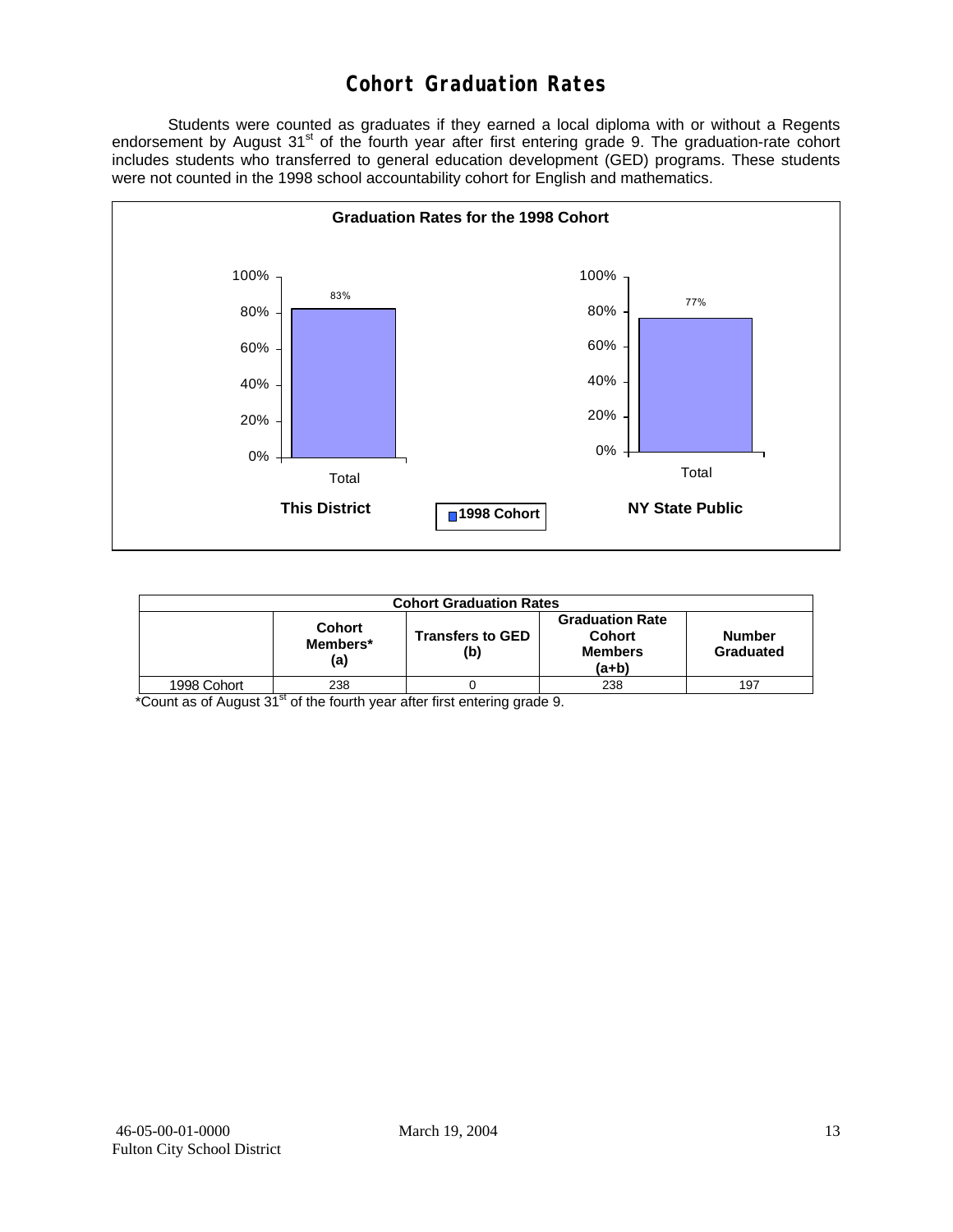# **Analysis of Student Subgroup Performance**

Historically, on State assessments the average performance of Black, Hispanic, and Native American students has been lower than that of White and Asian students. Similarly, students from lowincome families have not performed as well as those from higher income families. A high priority of the Board of Regents is to eliminate these gaps in student performance. In addition, Title I of the federal Elementary and Secondary Education Act includes explicit requirements "to ensure that students served by Title I are given the same opportunity to achieve to high standards and are held to the same high expectations as all students in each State."

This section of the district report card provides performance data for two years by racial/ethnic group, disability status, gender, English proficiency status, income level, and migrant status. The purpose of the student subgroup analyses is to determine if students who perform below the standards in any school tend to fall into particular groups, such as minority students, limited English proficient students, or economically disadvantaged students. If these analyses provide evidence that students in one of the groups achieve at a lower level than other students, the district should examine the reasons for this lower performance and make necessary changes in curriculum, instruction, and student support services to remedy these performance gaps. If your district did not report data for the 2002-03 school year for a subject and grade, a table showing data for subgroups in that subject and grade will not be included in the *Analysis*.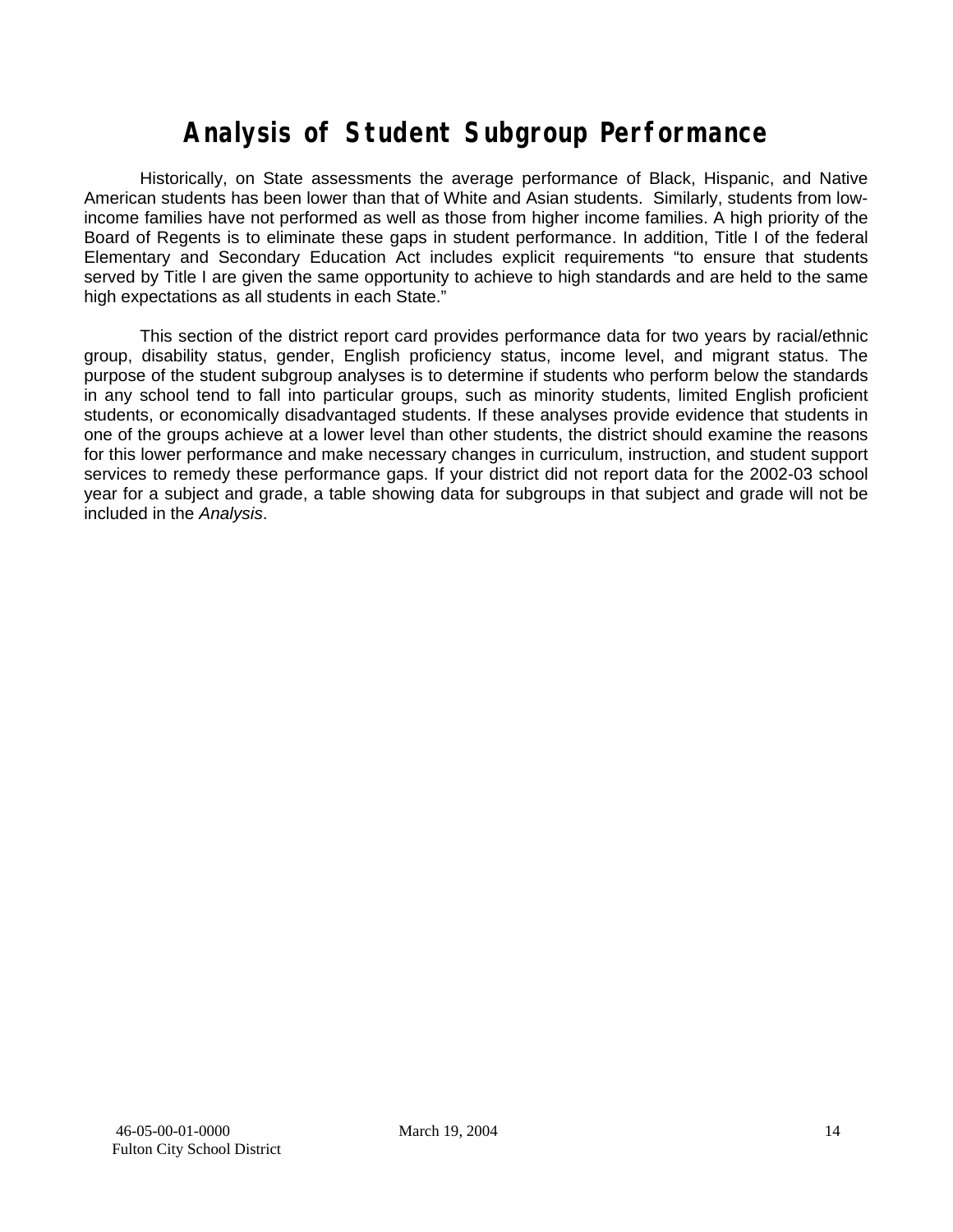## English Language Arts

|                                              | ັ<br>$2001 - 02$                                                                   |         |             |               | 2002-03                                                           |         |         |     |
|----------------------------------------------|------------------------------------------------------------------------------------|---------|-------------|---------------|-------------------------------------------------------------------|---------|---------|-----|
| <b>Student Subgroup</b>                      | <b>Percentages of Tested</b><br><b>Students Scoring at Levels</b><br><b>Tested</b> |         |             | <b>Tested</b> | <b>Percentages of Tested</b><br><b>Students Scoring at Levels</b> |         |         |     |
|                                              |                                                                                    | $2 - 4$ | $3 - 4$     | 4             |                                                                   | $2 - 4$ | $3 - 4$ | 4   |
| <b>Results by Race/Ethnicity</b>             |                                                                                    |         |             |               |                                                                   |         |         |     |
| American Indian/Alaskan Native               | 0                                                                                  | 0%      | 0%          | 0%            | 0                                                                 | 0%      | 0%      | 0%  |
| <b>Black</b>                                 | 8                                                                                  | s       | s           | s             | 6                                                                 | 100%    | 67%     | 0%  |
| Hispanic                                     | 4                                                                                  | s       | $\mathbf s$ | s             | 9                                                                 | 89%     | 22%     | 0%  |
| Asian or Pacific Islander                    | 0                                                                                  | 0%      | 0%          | 0%            | 0                                                                 | 0%      | 0%      | 0%  |
| White                                        | 286                                                                                | 95%     | 62%         | 15%           | 285                                                               | 95%     | 60%     | 16% |
| Total                                        | 298                                                                                | 95%     | 60%         | 15%           | 300                                                               | 95%     | 59%     | 16% |
| Small Group Totals (s)                       | 12                                                                                 | 92%     | 25%         | 0%            | 0                                                                 | 0%      | 0%      | 0%  |
| <b>Results by Disability Status</b>          |                                                                                    |         |             |               |                                                                   |         |         |     |
| General-education students                   | 242                                                                                | 98%     | 67%         | 18%           | 260                                                               | 98%     | 65%     | 17% |
| Students with disabilities                   | 56                                                                                 | 80%     | 30%         | 2%            | 40                                                                | 75%     | 20%     | 8%  |
| Total                                        | 298                                                                                | 95%     | 60%         | 15%           | 300                                                               | 95%     | 59%     | 16% |
| <b>Results by Gender</b>                     |                                                                                    |         |             |               |                                                                   |         |         |     |
| Female                                       | 155                                                                                | 94%     | 59%         | 16%           | 146                                                               | 97%     | 66%     | 22% |
| Male                                         | 143                                                                                | 96%     | 62%         | 13%           | 154                                                               | 94%     | 52%     | 10% |
| Total                                        | 298                                                                                | 95%     | 60%         | 15%           | 300                                                               | 95%     | 59%     | 16% |
| <b>Results by English Proficiency Status</b> |                                                                                    |         |             |               |                                                                   |         |         |     |
| English proficient                           | 298                                                                                | 95%     | 60%         | 15%           | 300                                                               | 95%     | 59%     | 16% |
| Limited English proficient                   | $\Omega$                                                                           | 0%      | 0%          | 0%            | $\Omega$                                                          | 0%      | 0%      | 0%  |
| Total                                        | 298                                                                                | 95%     | 60%         | 15%           | 300                                                               | 95%     | 59%     | 16% |
| <b>Results by Income Level</b>               |                                                                                    |         |             |               |                                                                   |         |         |     |
| Economically disadvantaged                   | 119                                                                                | 91%     | 45%         | 7%            | 121                                                               | 97%     | 44%     | 6%  |
| Not disadvantaged                            | 179                                                                                | 98%     | 70%         | 20%           | 179                                                               | 94%     | 69%     | 22% |
| Total                                        | 298                                                                                | 95%     | 60%         | 15%           | 300                                                               | 95%     | 59%     | 16% |
| <b>Results by Migrant Status</b>             |                                                                                    |         |             |               |                                                                   |         |         |     |
| Migrant family                               | $\mathbf 0$                                                                        | 0%      | 0%          | 0%            | $\mathbf 0$                                                       | 0%      | 0%      | 0%  |
| Not migrant family                           | 298                                                                                | 95%     | 60%         | 15%           | 300                                                               | 95%     | 59%     | 16% |
| Total                                        | 298                                                                                | 95%     | 60%         | 15%           | 300                                                               | 95%     | 59%     | 16% |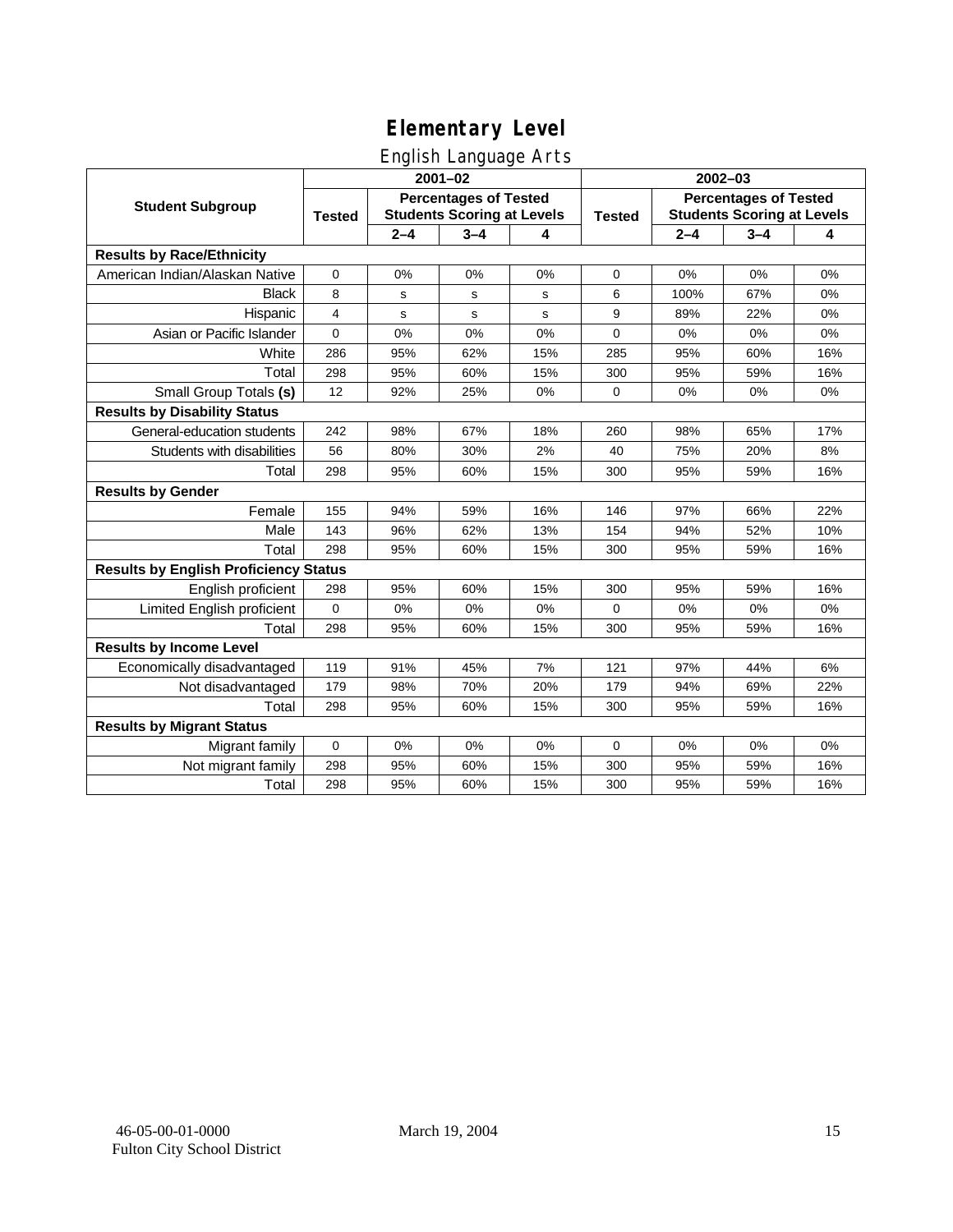### Mathematics

|                                              | $2001 - 02$                                                                        |         |             |               | $2002 - 03$                                                       |         |         |     |
|----------------------------------------------|------------------------------------------------------------------------------------|---------|-------------|---------------|-------------------------------------------------------------------|---------|---------|-----|
| <b>Student Subgroup</b>                      | <b>Percentages of Tested</b><br><b>Students Scoring at Levels</b><br><b>Tested</b> |         |             | <b>Tested</b> | <b>Percentages of Tested</b><br><b>Students Scoring at Levels</b> |         |         |     |
|                                              |                                                                                    | $2 - 4$ | $3 - 4$     | 4             |                                                                   | $2 - 4$ | $3 - 4$ | 4   |
| <b>Results by Race/Ethnicity</b>             |                                                                                    |         |             |               |                                                                   |         |         |     |
| American Indian/Alaskan Native               | $\Omega$                                                                           | 0%      | 0%          | 0%            | $\Omega$                                                          | 0%      | 0%      | 0%  |
| <b>Black</b>                                 | 8                                                                                  | s       | s           | s             | 5                                                                 | 100%    | 100%    | 20% |
| Hispanic                                     | 3                                                                                  | s       | $\mathbf s$ | s             | 9                                                                 | 100%    | 89%     | 0%  |
| Asian or Pacific Islander                    | $\mathbf 0$                                                                        | 0%      | 0%          | 0%            | 0                                                                 | 0%      | 0%      | 0%  |
| White                                        | 288                                                                                | 95%     | 70%         | 16%           | 294                                                               | 98%     | 83%     | 23% |
| Total                                        | 299                                                                                | 96%     | 70%         | 16%           | 308                                                               | 98%     | 84%     | 23% |
| Small Group Totals (s)                       | 11                                                                                 | 100%    | 55%         | 0%            | $\Omega$                                                          | 0%      | 0%      | 0%  |
| <b>Results by Disability Status</b>          |                                                                                    |         |             |               |                                                                   |         |         |     |
| General-education students                   | 247                                                                                | 98%     | 75%         | 19%           | 262                                                               | 99%     | 91%     | 26% |
| Students with disabilities                   | 52                                                                                 | 83%     | 44%         | 2%            | 46                                                                | 89%     | 41%     | 7%  |
| Total                                        | 299                                                                                | 96%     | 70%         | 16%           | 308                                                               | 98%     | 84%     | 23% |
| <b>Results by Gender</b>                     |                                                                                    |         |             |               |                                                                   |         |         |     |
| Female                                       | 155                                                                                | 95%     | 67%         | 17%           | 148                                                               | 97%     | 86%     | 28% |
| Male                                         | 144                                                                                | 96%     | 72%         | 15%           | 160                                                               | 98%     | 81%     | 18% |
| Total                                        | 299                                                                                | 96%     | 70%         | 16%           | 308                                                               | 98%     | 84%     | 23% |
| <b>Results by English Proficiency Status</b> |                                                                                    |         |             |               |                                                                   |         |         |     |
| English proficient                           | 299                                                                                | 96%     | 70%         | 16%           | 308                                                               | 98%     | 84%     | 23% |
| Limited English proficient                   | $\Omega$                                                                           | 0%      | 0%          | 0%            | $\Omega$                                                          | 0%      | 0%      | 0%  |
| Total                                        | 299                                                                                | 96%     | 70%         | 16%           | 308                                                               | 98%     | 84%     | 23% |
| <b>Results by Income Level</b>               |                                                                                    |         |             |               |                                                                   |         |         |     |
| Economically disadvantaged                   | 116                                                                                | 92%     | 61%         | 6%            | 120                                                               | 98%     | 79%     | 16% |
| Not disadvantaged                            | 183                                                                                | 98%     | 75%         | 22%           | 188                                                               | 97%     | 87%     | 27% |
| Total                                        | 299                                                                                | 96%     | 70%         | 16%           | 308                                                               | 98%     | 84%     | 23% |
| <b>Results by Migrant Status</b>             |                                                                                    |         |             |               |                                                                   |         |         |     |
| Migrant family                               | 0                                                                                  | 0%      | 0%          | 0%            | $\Omega$                                                          | 0%      | 0%      | 0%  |
| Not migrant family                           | 299                                                                                | 96%     | 70%         | 16%           | 308                                                               | 98%     | 84%     | 23% |
| Total                                        | 299                                                                                | 96%     | 70%         | 16%           | 308                                                               | 98%     | 84%     | 23% |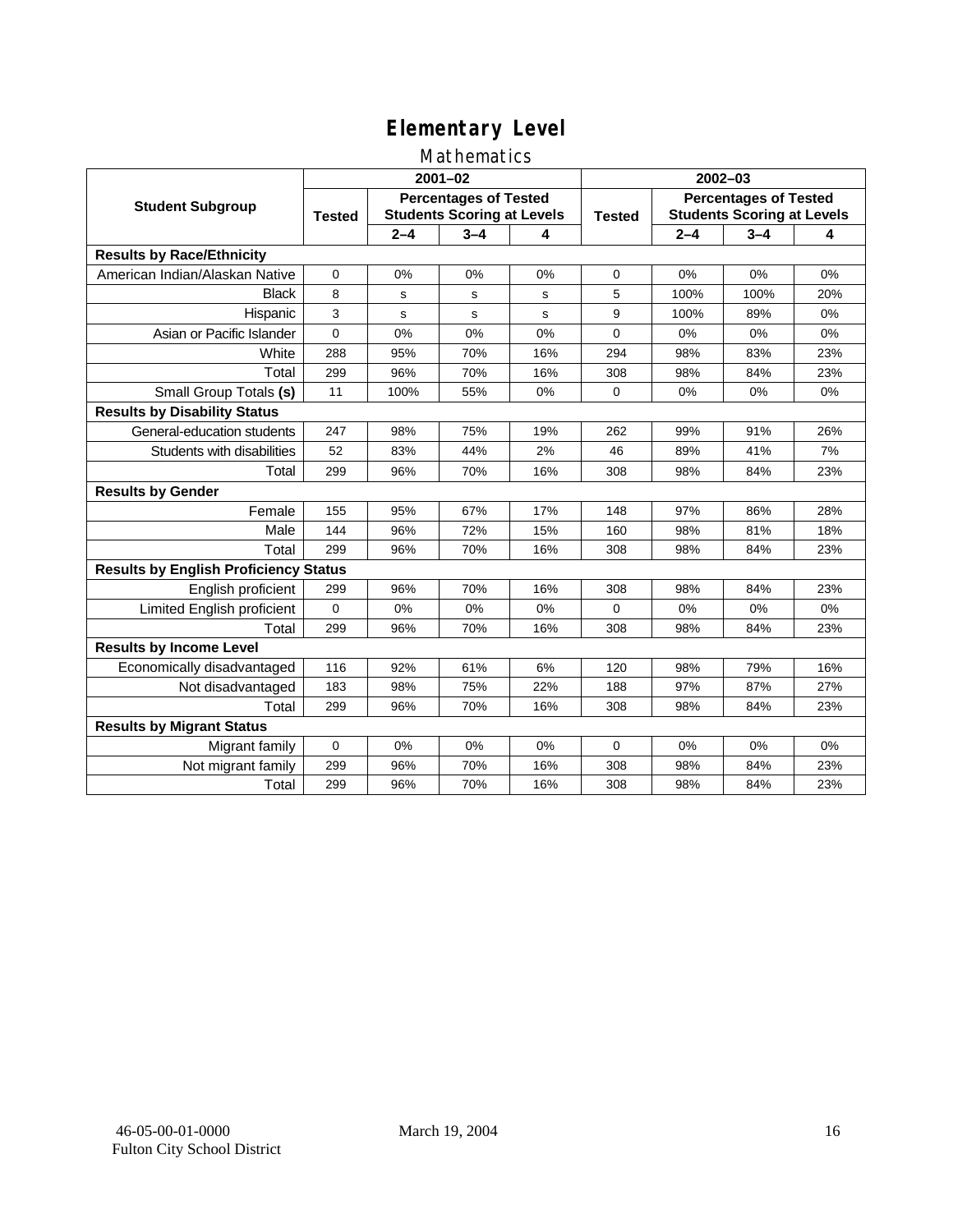### Science Multiple-Choice

|                                              | $2001 - 02$   |                                                                                              | 2002-03       |                                                                                              |  |  |
|----------------------------------------------|---------------|----------------------------------------------------------------------------------------------|---------------|----------------------------------------------------------------------------------------------|--|--|
| <b>Student Subgroup</b>                      | <b>Tested</b> | <b>Percentages of</b><br><b>Tested</b><br><b>Students</b><br><b>Scoring above</b><br>the SDL | <b>Tested</b> | <b>Percentages of</b><br><b>Tested</b><br><b>Students</b><br><b>Scoring above</b><br>the SDL |  |  |
| <b>Results by Race/Ethnicity</b>             |               |                                                                                              |               |                                                                                              |  |  |
| American Indian/Alaskan Native               | 0             | 0%                                                                                           | 0             | 0%                                                                                           |  |  |
| <b>Black</b>                                 | 8             | s                                                                                            | 4             | $\mathbf s$                                                                                  |  |  |
| Hispanic                                     | 3             | s                                                                                            | 8             | s                                                                                            |  |  |
| Asian or Pacific Islander                    | 0             | 0%                                                                                           | $\Omega$      | 0%                                                                                           |  |  |
| White                                        | 288           | 82%                                                                                          | 292           | 82%                                                                                          |  |  |
| Total                                        | 299           | 82%                                                                                          | 304           | 82%                                                                                          |  |  |
| Small Group Totals (s)                       | 11            | 73%                                                                                          | 12            | 100%                                                                                         |  |  |
| <b>Results by Disability Status</b>          |               |                                                                                              |               |                                                                                              |  |  |
| General-education students                   | 247           | 85%                                                                                          | 261           | 86%                                                                                          |  |  |
| Students with disabilities                   | 52            | 63%                                                                                          | 43            | 58%                                                                                          |  |  |
| Total                                        | 299           | 82%                                                                                          | 304           | 82%                                                                                          |  |  |
| <b>Results by Gender</b>                     |               |                                                                                              |               |                                                                                              |  |  |
| Female                                       | 155           | 78%                                                                                          | 147           | 80%                                                                                          |  |  |
| Male                                         | 144           | 85%                                                                                          | 157           | 85%                                                                                          |  |  |
| Total                                        | 299           | 82%                                                                                          | 304           | 82%                                                                                          |  |  |
| <b>Results by English Proficiency Status</b> |               |                                                                                              |               |                                                                                              |  |  |
| English proficient                           | 299           | 82%                                                                                          | 304           | 82%                                                                                          |  |  |
| Limited English proficient                   | $\Omega$      | 0%                                                                                           | $\Omega$      | 0%                                                                                           |  |  |
| Total                                        | 299           | 82%                                                                                          | 304           | 82%                                                                                          |  |  |
| <b>Results by Income Level</b>               |               |                                                                                              |               |                                                                                              |  |  |
| Economically disadvantaged                   | 116           | 71%                                                                                          | 115           | 78%                                                                                          |  |  |
| Not disadvantaged                            | 183           | 89%                                                                                          | 189           | 85%                                                                                          |  |  |
| Total                                        | 299           | 82%                                                                                          | 304           | 82%                                                                                          |  |  |
| <b>Results by Migrant Status</b>             |               |                                                                                              |               |                                                                                              |  |  |
| Migrant family                               | $\mathbf 0$   | 0%                                                                                           | $\Omega$      | 0%                                                                                           |  |  |
| Not migrant family                           | 299           | 82%                                                                                          | 304           | 82%                                                                                          |  |  |
| Total                                        | 299           | 82%                                                                                          | 304           | 82%                                                                                          |  |  |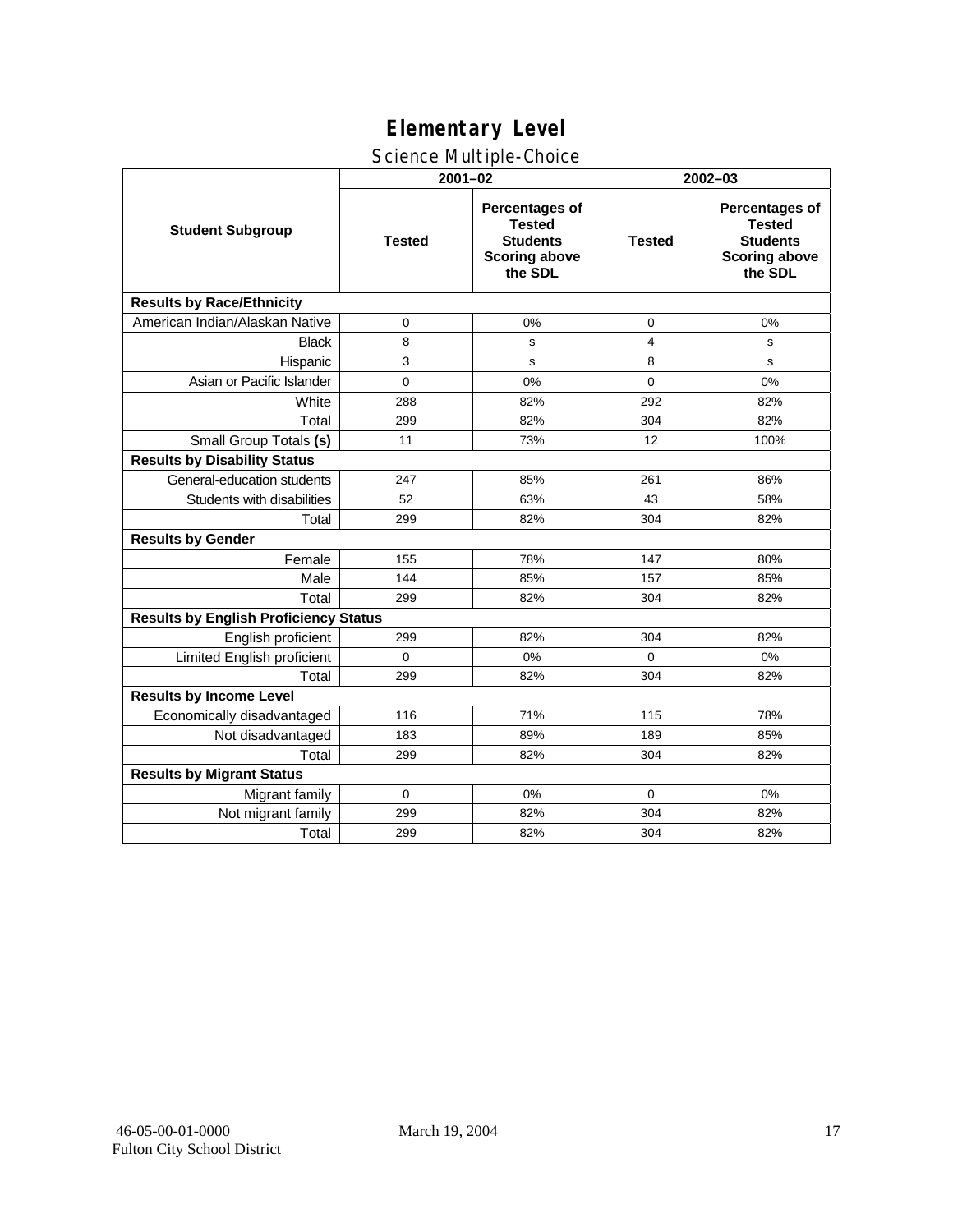## English Language Arts

|                                              | ັ<br>$2001 - 02$                                                                   |         |         |               | 2002-03                                                           |         |         |    |
|----------------------------------------------|------------------------------------------------------------------------------------|---------|---------|---------------|-------------------------------------------------------------------|---------|---------|----|
| <b>Student Subgroup</b>                      | <b>Percentages of Tested</b><br><b>Students Scoring at Levels</b><br><b>Tested</b> |         |         | <b>Tested</b> | <b>Percentages of Tested</b><br><b>Students Scoring at Levels</b> |         |         |    |
|                                              |                                                                                    | $2 - 4$ | $3 - 4$ | 4             |                                                                   | $2 - 4$ | $3 - 4$ | 4  |
| <b>Results by Race/Ethnicity</b>             |                                                                                    |         |         |               |                                                                   |         |         |    |
| American Indian/Alaskan Native               | $\mathbf 0$                                                                        | 0%      | 0%      | 0%            | 0                                                                 | 0%      | 0%      | 0% |
| <b>Black</b>                                 | 3                                                                                  | s       | s       | s             | 4                                                                 | s       | s       | s  |
| Hispanic                                     | 5                                                                                  | s       | s       | s             | 4                                                                 | s       | s       | s  |
| Asian or Pacific Islander                    | 0                                                                                  | 0%      | 0%      | 0%            | $\mathbf 0$                                                       | 0%      | 0%      | 0% |
| White                                        | 285                                                                                | 95%     | 46%     | 8%            | 302                                                               | 91%     | 39%     | 4% |
| Total                                        | 293                                                                                | 95%     | 45%     | 8%            | 310                                                               | 91%     | 39%     | 4% |
| Small Group Totals (s)                       | 8                                                                                  | 88%     | 13%     | 0%            | 8                                                                 | 100%    | 50%     | 0% |
| <b>Results by Disability Status</b>          |                                                                                    |         |         |               |                                                                   |         |         |    |
| General-education students                   | 253                                                                                | 98%     | 52%     | 9%            | 261                                                               | 97%     | 45%     | 5% |
| Students with disabilities                   | 40                                                                                 | 75%     | 3%      | 0%            | 49                                                                | 61%     | 8%      | 0% |
| Total                                        | 293                                                                                | 95%     | 45%     | 8%            | 310                                                               | 91%     | 39%     | 4% |
| <b>Results by Gender</b>                     |                                                                                    |         |         |               |                                                                   |         |         |    |
| Female                                       | 151                                                                                | 96%     | 48%     | 9%            | 147                                                               | 93%     | 40%     | 5% |
| Male                                         | 142                                                                                | 94%     | 42%     | 6%            | 163                                                               | 89%     | 38%     | 3% |
| Total                                        | 293                                                                                | 95%     | 45%     | 8%            | 310                                                               | 91%     | 39%     | 4% |
| <b>Results by English Proficiency Status</b> |                                                                                    |         |         |               |                                                                   |         |         |    |
| English proficient                           | 293                                                                                | 95%     | 45%     | 8%            | 310                                                               | 91%     | 39%     | 4% |
| Limited English proficient                   | $\mathbf 0$                                                                        | 0%      | 0%      | 0%            | $\Omega$                                                          | 0%      | 0%      | 0% |
| Total                                        | 293                                                                                | 95%     | 45%     | 8%            | 310                                                               | 91%     | 39%     | 4% |
| <b>Results by Income Level</b>               |                                                                                    |         |         |               |                                                                   |         |         |    |
| Economically disadvantaged                   | 110                                                                                | 95%     | 27%     | 2%            | 115                                                               | 86%     | 18%     | 1% |
| Not disadvantaged                            | 183                                                                                | 95%     | 56%     | 11%           | 195                                                               | 94%     | 51%     | 6% |
| Total                                        | 293                                                                                | 95%     | 45%     | 8%            | 310                                                               | 91%     | 39%     | 4% |
| <b>Results by Migrant Status</b>             |                                                                                    |         |         |               |                                                                   |         |         |    |
| Migrant family                               | $\mathbf 0$                                                                        | 0%      | 0%      | 0%            | 0                                                                 | 0%      | 0%      | 0% |
| Not migrant family                           | 293                                                                                | 95%     | 45%     | 8%            | 310                                                               | 91%     | 39%     | 4% |
| Total                                        | 293                                                                                | 95%     | 45%     | 8%            | 310                                                               | 91%     | 39%     | 4% |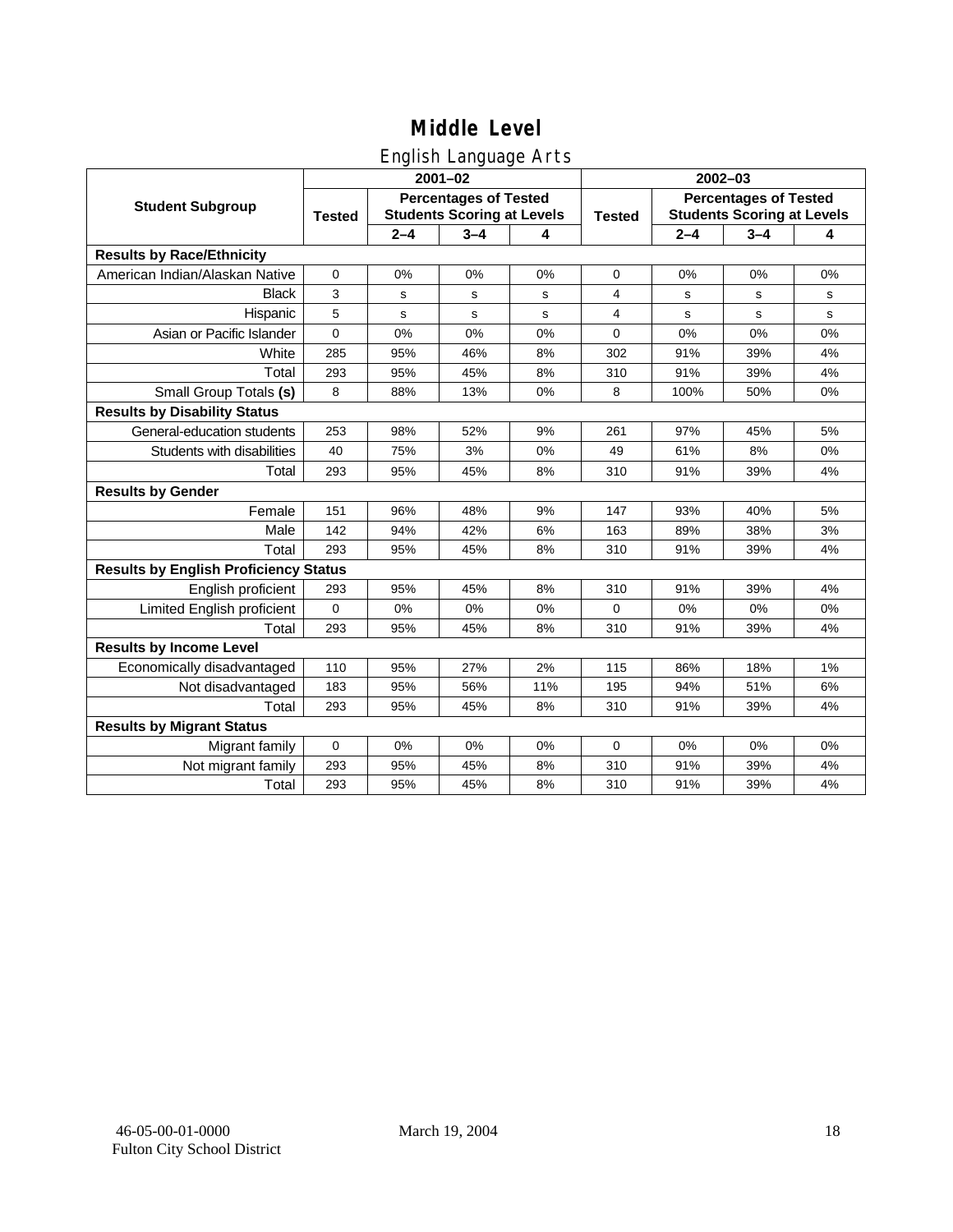### Mathematics

|                                              | $2001 - 02$                                                                        |         |         |               | $2002 - 03$                                                       |         |         |              |
|----------------------------------------------|------------------------------------------------------------------------------------|---------|---------|---------------|-------------------------------------------------------------------|---------|---------|--------------|
| <b>Student Subgroup</b>                      | <b>Percentages of Tested</b><br><b>Students Scoring at Levels</b><br><b>Tested</b> |         |         | <b>Tested</b> | <b>Percentages of Tested</b><br><b>Students Scoring at Levels</b> |         |         |              |
|                                              |                                                                                    | $2 - 4$ | $3 - 4$ | 4             |                                                                   | $2 - 4$ | $3 - 4$ | 4            |
| <b>Results by Race/Ethnicity</b>             |                                                                                    |         |         |               |                                                                   |         |         |              |
| American Indian/Alaskan Native               | $\Omega$                                                                           | 0%      | 0%      | 0%            | $\Omega$                                                          | 0%      | 0%      | 0%           |
| <b>Black</b>                                 | 3                                                                                  | s       | s       | s             | 4                                                                 | s       | s       | s            |
| Hispanic                                     | 5                                                                                  | s       | s       | s             | 3                                                                 | s       | s       | $\mathbf{s}$ |
| Asian or Pacific Islander                    | $\mathbf 0$                                                                        | 0%      | 0%      | 0%            | 0                                                                 | 0%      | 0%      | 0%           |
| White                                        | 289                                                                                | 87%     | 50%     | 10%           | 296                                                               | 86%     | 51%     | 7%           |
| Total                                        | 297                                                                                | 86%     | 49%     | 9%            | 303                                                               | 86%     | 50%     | 7%           |
| Small Group Totals (s)                       | 8                                                                                  | 63%     | 13%     | 0%            | $\overline{7}$                                                    | 86%     | 14%     | 0%           |
| <b>Results by Disability Status</b>          |                                                                                    |         |         |               |                                                                   |         |         |              |
| General-education students                   | 255                                                                                | 94%     | 56%     | 11%           | 255                                                               | 93%     | 57%     | 8%           |
| Students with disabilities                   | 42                                                                                 | 38%     | 5%      | 0%            | 48                                                                | 46%     | 13%     | 2%           |
| Total                                        | 297                                                                                | 86%     | 49%     | 9%            | 303                                                               | 86%     | 50%     | 7%           |
| <b>Results by Gender</b>                     |                                                                                    |         |         |               |                                                                   |         |         |              |
| Female                                       | 152                                                                                | 87%     | 48%     | 11%           | 144                                                               | 87%     | 46%     | 6%           |
| Male                                         | 145                                                                                | 85%     | 50%     | 8%            | 159                                                               | 85%     | 53%     | 8%           |
| Total                                        | 297                                                                                | 86%     | 49%     | 9%            | 303                                                               | 86%     | 50%     | 7%           |
| <b>Results by English Proficiency Status</b> |                                                                                    |         |         |               |                                                                   |         |         |              |
| English proficient                           | 297                                                                                | 86%     | 49%     | 9%            | 303                                                               | 86%     | 50%     | 7%           |
| Limited English proficient                   | $\Omega$                                                                           | 0%      | 0%      | 0%            | $\Omega$                                                          | 0%      | 0%      | 0%           |
| Total                                        | 297                                                                                | 86%     | 49%     | 9%            | 303                                                               | 86%     | 50%     | 7%           |
| <b>Results by Income Level</b>               |                                                                                    |         |         |               |                                                                   |         |         |              |
| Economically disadvantaged                   | 111                                                                                | 80%     | 35%     | 4%            | 111                                                               | 78%     | 34%     | 1%           |
| Not disadvantaged                            | 186                                                                                | 89%     | 58%     | 13%           | 192                                                               | 90%     | 59%     | 10%          |
| Total                                        | 297                                                                                | 86%     | 49%     | 9%            | 303                                                               | 86%     | 50%     | 7%           |
| <b>Results by Migrant Status</b>             |                                                                                    |         |         |               |                                                                   |         |         |              |
| Migrant family                               | 0                                                                                  | 0%      | 0%      | 0%            | $\Omega$                                                          | 0%      | 0%      | 0%           |
| Not migrant family                           | 297                                                                                | 86%     | 49%     | 9%            | 303                                                               | 86%     | 50%     | 7%           |
| Total                                        | 297                                                                                | 86%     | 49%     | 9%            | 303                                                               | 86%     | 50%     | 7%           |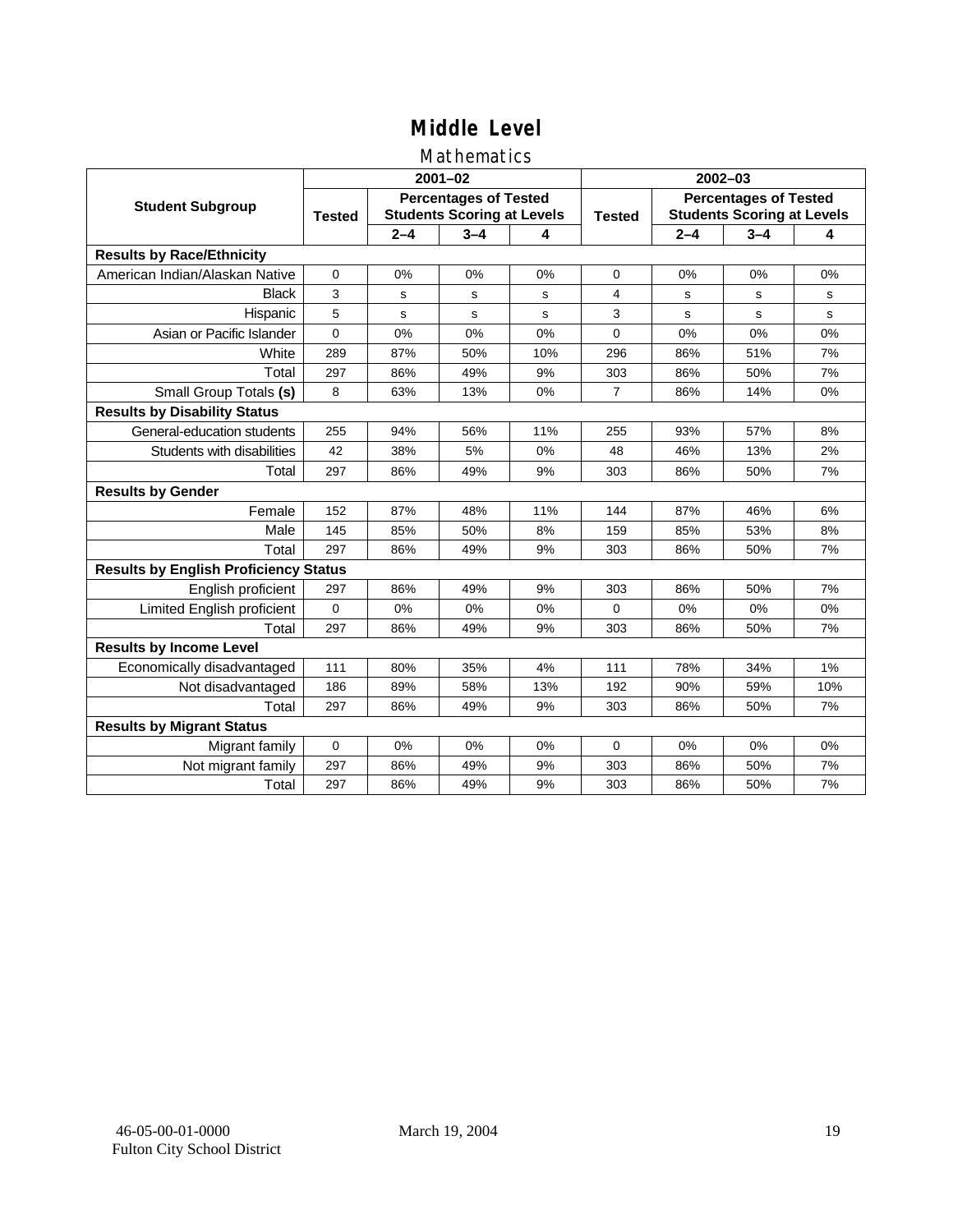#### Science

|                                              |                |             | $2001 - 02$                                                       |       | $2002 - 03$    |                                                                   |         |     |  |
|----------------------------------------------|----------------|-------------|-------------------------------------------------------------------|-------|----------------|-------------------------------------------------------------------|---------|-----|--|
| <b>Student Subgroup</b>                      | <b>Tested</b>  |             | <b>Percentages of Tested</b><br><b>Students Scoring at Levels</b> |       | <b>Tested</b>  | <b>Percentages of Tested</b><br><b>Students Scoring at Levels</b> |         |     |  |
|                                              |                | $2 - 4$     | $3 - 4$                                                           | 4     |                | $2 - 4$                                                           | $3 - 4$ | 4   |  |
| <b>Results by Race/Ethnicity</b>             |                |             |                                                                   |       |                |                                                                   |         |     |  |
| American Indian/Alaskan Native               | $\Omega$       | 0%          | 0%                                                                | 0%    | $\mathbf 0$    | 0%                                                                | 0%      | 0%  |  |
| <b>Black</b>                                 | 3              | s           | s                                                                 | s     | 4              | s                                                                 | s       | s   |  |
| Hispanic                                     | 4              | $\mathbf s$ | s                                                                 | s     | $\overline{2}$ | s                                                                 | s       | s   |  |
| Asian or Pacific Islander                    | $\Omega$       | 0%          | 0%                                                                | $0\%$ | 0              | 0%                                                                | 0%      | 0%  |  |
| White                                        | 289            | 99%         | 90%                                                               | 33%   | 282            | 98%                                                               | 87%     | 33% |  |
| Total                                        | 296            | 99%         | 89%                                                               | 33%   | 288            | 98%                                                               | 87%     | 33% |  |
| Small Group Totals (s)                       | $\overline{7}$ | 100%        | 71%                                                               | 14%   | 6              | 100%                                                              | 100%    | 17% |  |
| <b>Results by Disability Status</b>          |                |             |                                                                   |       |                |                                                                   |         |     |  |
| General-education students                   | 256            | 100%        | 94%                                                               | 38%   | 249            | 99%                                                               | 92%     | 37% |  |
| Students with disabilities                   | 40             | 95%         | 57%                                                               | 3%    | 39             | 92%                                                               | 51%     | 3%  |  |
| Total                                        | 296            | 99%         | 89%                                                               | 33%   | 288            | 98%                                                               | 87%     | 33% |  |
| <b>Results by Gender</b>                     |                |             |                                                                   |       |                |                                                                   |         |     |  |
| Female                                       | 152            | 99%         | 88%                                                               | 29%   | 134            | 99%                                                               | 83%     | 28% |  |
| Male                                         | 144            | 99%         | 91%                                                               | 37%   | 154            | 97%                                                               | 90%     | 37% |  |
| Total                                        | 296            | 99%         | 89%                                                               | 33%   | 288            | 98%                                                               | 87%     | 33% |  |
| <b>Results by English Proficiency Status</b> |                |             |                                                                   |       |                |                                                                   |         |     |  |
| English proficient                           | 296            | 99%         | 89%                                                               | 33%   | 288            | 98%                                                               | 87%     | 33% |  |
| Limited English proficient                   | $\Omega$       | 0%          | $0\%$                                                             | $0\%$ | 0              | 0%                                                                | 0%      | 0%  |  |
| Total                                        | 296            | 99%         | 89%                                                               | 33%   | 288            | 98%                                                               | 87%     | 33% |  |
| <b>Results by Income Level</b>               |                |             |                                                                   |       |                |                                                                   |         |     |  |
| Economically disadvantaged                   | 107            | 100%        | 87%                                                               | 21%   | 95             | 99%                                                               | 82%     | 20% |  |
| Not disadvantaged                            | 189            | 98%         | 90%                                                               | 39%   | 193            | 98%                                                               | 89%     | 39% |  |
| Total                                        | 296            | 99%         | 89%                                                               | 33%   | 288            | 98%                                                               | 87%     | 33% |  |
| <b>Results by Migrant Status</b>             |                |             |                                                                   |       |                |                                                                   |         |     |  |
| Migrant family                               | $\mathbf 0$    | 0%          | 0%                                                                | 0%    | 0              | 0%                                                                | 0%      | 0%  |  |
| Not migrant family                           | 296            | 99%         | 89%                                                               | 33%   | 288            | 98%                                                               | 87%     | 33% |  |
| Total                                        | 296            | 99%         | 89%                                                               | 33%   | 288            | 98%                                                               | 87%     | 33% |  |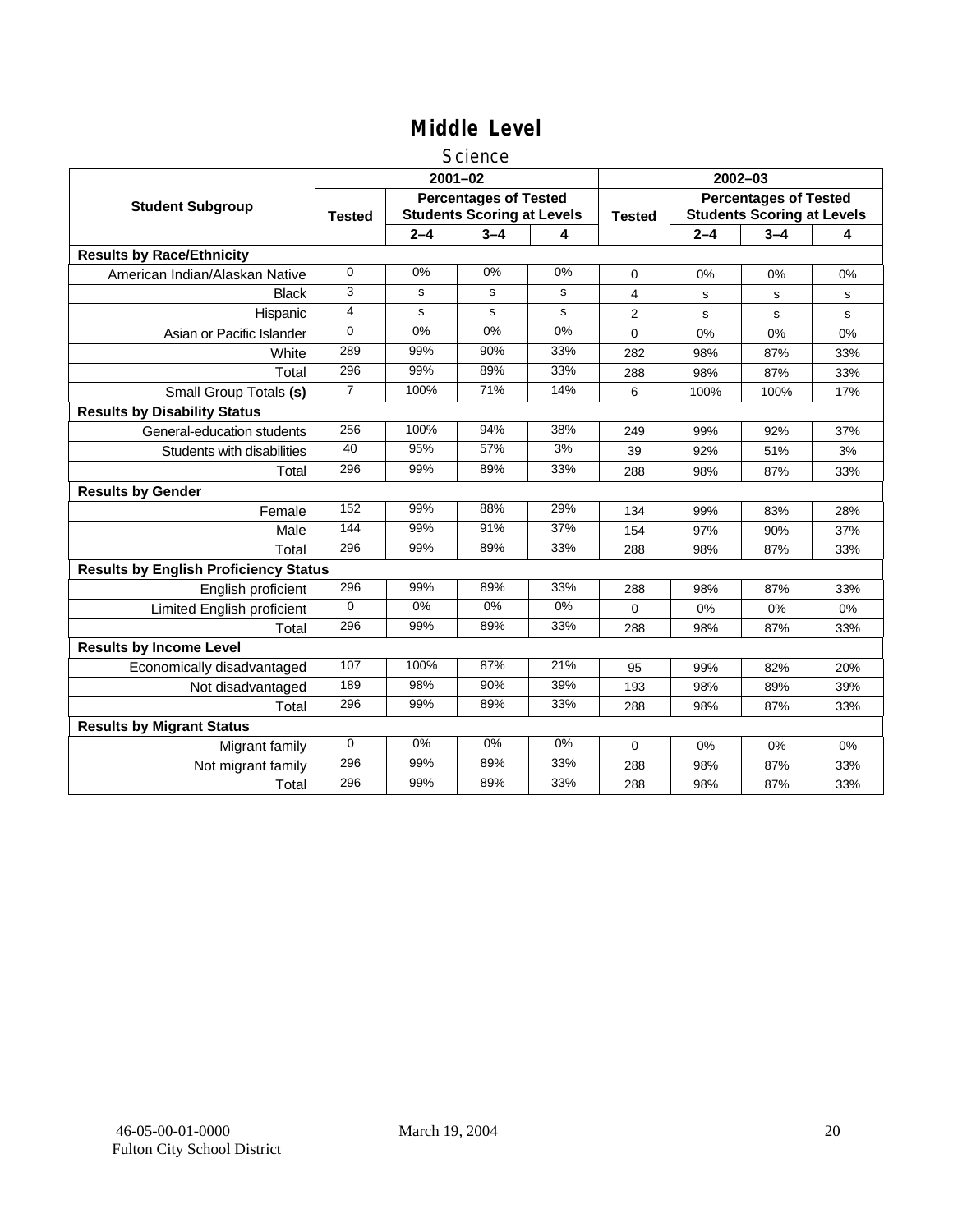## **1998 and 1999 High School Cohorts**

General-education students who first entered ninth grade in 1998 or 1999 must score 55 or higher on Regents English and mathematics examinations to graduate. During the phase-in of the Regents examination graduation requirements, all students (with district board of education approval) may qualify for a local diploma by earning a score of 55–64 on the required Regents examinations; a score of 65 or higher is required for a Regents diploma. Students with disabilities and certain students with a Section 504 Accomodation Plan may qualify for a local diploma by passing Regents competency tests. The data in these tables show the performance of the cohorts as of June 30<sup>th</sup> of the fourth year after first entering grade 9.

#### **Performance on the English Assessment Requirement for Graduation**

|                                              | 1998 Cohort                  |                          |               |                           |                           | 1999 Cohort              |                 |                                  |                   |                          |
|----------------------------------------------|------------------------------|--------------------------|---------------|---------------------------|---------------------------|--------------------------|-----------------|----------------------------------|-------------------|--------------------------|
|                                              |                              | <b>Count of Students</b> |               | <b>Percent</b><br>Meeting |                           | <b>Count of Students</b> |                 | <b>Percent</b><br><b>Meeting</b> |                   |                          |
| <b>Student Subgroup</b>                      | <b>Students</b><br>in Cohort | by Score                 |               |                           | <b>Students</b>           | by Score                 |                 |                                  |                   |                          |
|                                              |                              | <b>Regents</b>           |               | Pass-                     | Gradu-                    | in                       | <b>Regents</b>  |                                  | Pass-             | Gradua-                  |
|                                              |                              | $55 -$<br>64             | $65 -$<br>100 | ed<br><b>RCTs</b>         | ation<br>Require-<br>ment | <b>Cohort</b>            | $55 -$<br>64    | $65 -$<br>100                    | ed<br><b>RCTs</b> | tion<br>Require-<br>ment |
| <b>Results by Race/Ethnicity</b>             |                              |                          |               |                           |                           |                          |                 |                                  |                   |                          |
| American Indian/Alaskan Native               | $\mathbf 0$                  | 0                        | 0             | $\mathbf 0$               | 0%                        | $\overline{2}$           | $\mathbf s$     | s                                | s                 | s                        |
| <b>Black</b>                                 | $\mathbf{1}$                 | s                        | s             | s                         | s                         | $\overline{2}$           | s               | s                                | s                 | s                        |
| Hispanic                                     | 2                            | s                        | s             | s                         | s                         | 0                        | 0               | 0                                | 0                 | 0%                       |
| Asian or Pacific Islander                    | $\mathbf{1}$                 | s                        | s             | s                         | s                         | $\overline{2}$           | s               | s                                | s                 | s                        |
| White                                        | 234                          | s                        | $\mathbf s$   | s                         | s                         | 265                      | $\overline{23}$ | 199                              | $\mathbf 0$       | 84%                      |
| Total                                        | 238                          | 14                       | 192           | $\Omega$                  | 87%                       | 271                      | 23              | 203                              | $\mathbf 0$       | 83%                      |
| Small Group Totals (s)                       | 238                          | 14                       | 192           | $\Omega$                  | 87%                       | 6                        | 0               | 4                                | $\Omega$          | 67%                      |
| <b>Results by Disability Status</b>          |                              |                          |               |                           |                           |                          |                 |                                  |                   |                          |
| General-education students                   | 221                          | 11                       | 183           | 0                         | 88%                       | 251                      | 20              | 198                              | 0                 | 87%                      |
| Students with disabilities                   | 17                           | 3                        | 9             | 0                         | 71%                       | 20                       | 3               | 5                                | 0                 | 40%                      |
| Total                                        | 238                          | 14                       | 192           | $\mathbf 0$               | 87%                       | 271                      | 23              | 203                              | 0                 | 83%                      |
| <b>Results by Gender</b>                     |                              |                          |               |                           |                           |                          |                 |                                  |                   |                          |
| Female                                       | 96                           | 8                        | 79            | $\Omega$                  | 91%                       | 143                      | 12              | 118                              | $\Omega$          | 91%                      |
| Male                                         | 142                          | 6                        | 113           | 0                         | 84%                       | 128                      | 11              | 85                               | $\mathbf 0$       | 75%                      |
| Total                                        | 238                          | 14                       | 192           | $\mathbf 0$               | 87%                       | 271                      | 23              | 203                              | 0                 | 83%                      |
| <b>Results by English Proficiency Status</b> |                              |                          |               |                           |                           |                          |                 |                                  |                   |                          |
| English proficient                           | 238                          | 14                       | 192           | $\mathbf 0$               | 87%                       | 271                      | 23              | 203                              | $\mathbf 0$       | 83%                      |
| Limited English proficient                   | 0                            | 0                        | 0             | 0                         | 0%                        | 0                        | $\mathbf 0$     | 0                                | 0                 | 0%                       |
| Total                                        | 238                          | 14                       | 192           | $\Omega$                  | 87%                       | 271                      | 23              | 203                              | 0                 | 83%                      |
| <b>Results by Income Level</b>               |                              |                          |               |                           |                           |                          |                 |                                  |                   |                          |
| Economically disadvantaged                   | 29                           | 2                        | 25            | 0                         | 93%                       | 49                       | 5               | 26                               | 0                 | 63%                      |
| Not disadvantaged                            | 209                          | 12                       | 167           | $\mathbf 0$               | 86%                       | 222                      | 18              | 177                              | 0                 | 88%                      |
| Total                                        | 238                          | 14                       | 192           | $\Omega$                  | 87%                       | 271                      | 23              | 203                              | $\Omega$          | 83%                      |
| <b>Results by Migrant Status</b>             |                              |                          |               |                           |                           |                          |                 |                                  |                   |                          |
| Migrant family                               | $\mathbf 0$                  | 0                        | 0             | $\mathbf 0$               | 0%                        | 0                        | 0               | 0                                | $\mathbf 0$       | 0%                       |
| Not migrant family                           | 238                          | 14                       | 192           | $\mathbf 0$               | 87%                       | 271                      | 23              | 203                              | $\mathbf 0$       | 83%                      |
| Total                                        | 238                          | 14                       | 192           | $\mathbf 0$               | 87%                       | 271                      | 23              | 203                              | 0                 | 83%                      |

#### **after Four Years of High School**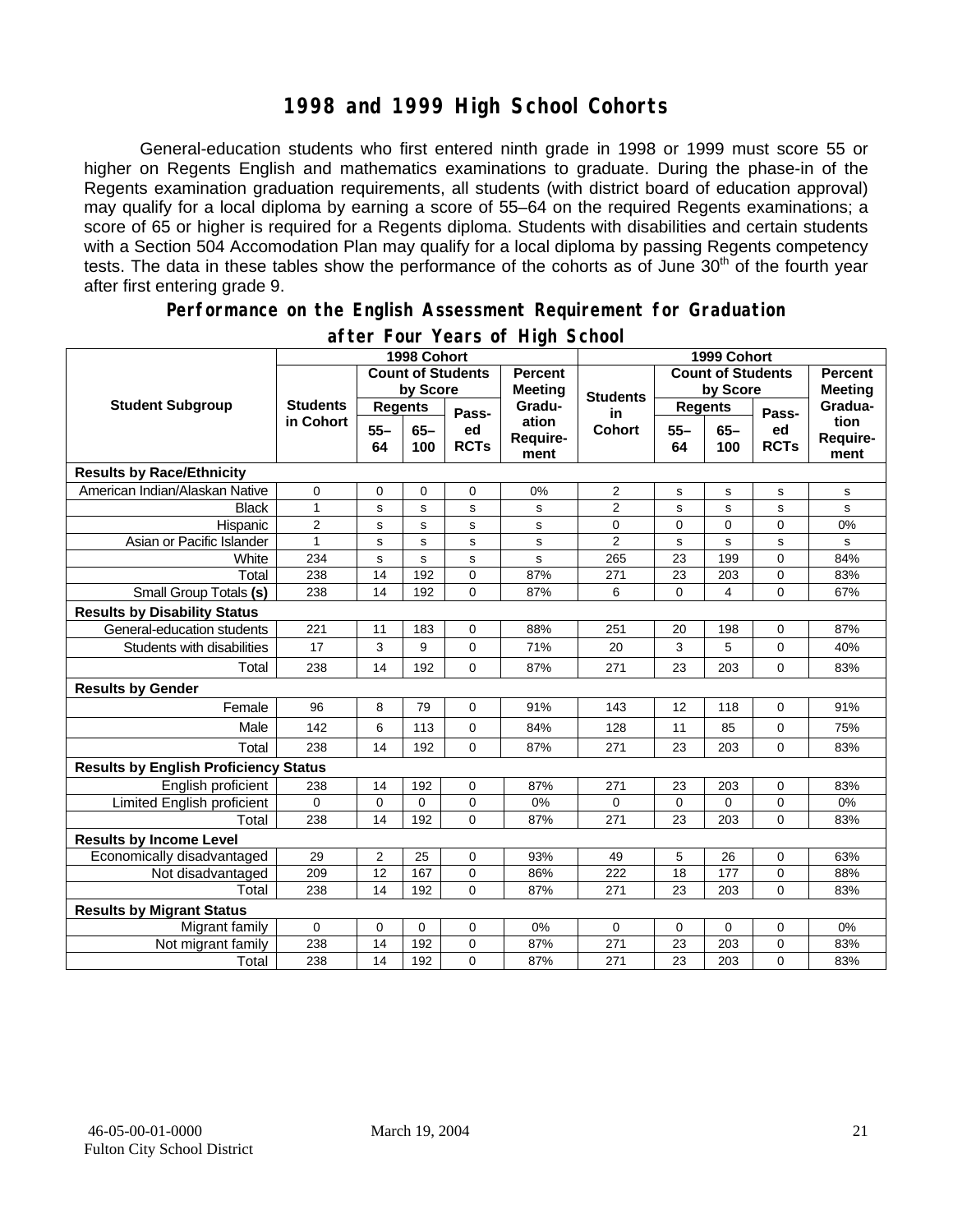#### **Performance on the Mathematics Assessment Requirement for Graduation after Four Years of High School**

|                                              | 91 GUUCHUN GILOI 1 VUI   | 1998 Cohort    |               | <b>Produced in the senson</b><br>1999 Cohort |                           |                 |                          |               |                   |                          |
|----------------------------------------------|--------------------------|----------------|---------------|----------------------------------------------|---------------------------|-----------------|--------------------------|---------------|-------------------|--------------------------|
|                                              | <b>Count of Students</b> |                |               | <b>Percent</b>                               |                           |                 | <b>Count of Students</b> |               |                   | <b>Percent</b>           |
|                                              | <b>Students</b>          | by Score       |               |                                              | <b>Meeting</b>            | <b>Students</b> | by Score                 |               | <b>Meeting</b>    |                          |
| <b>Student Subgroup</b>                      | in<br><b>Cohort</b>      | <b>Regents</b> |               | Pass-                                        | Gradu-                    | in              | <b>Regents</b>           |               | Pass-             | Gradua-                  |
|                                              |                          | $55 -$<br>64   | $65 -$<br>100 | ed<br><b>RCTs</b>                            | ation<br>Require-<br>ment | <b>Cohort</b>   | $55 -$<br>64             | $65 -$<br>100 | ed<br><b>RCTs</b> | tion<br>Require-<br>ment |
| <b>Results by Race/Ethnicity</b>             |                          |                |               |                                              |                           |                 |                          |               |                   |                          |
| American Indian/Alaskan Native               | 0                        | $\mathbf 0$    | $\mathbf 0$   | $\mathbf 0$                                  | 0%                        | $\overline{2}$  | s                        | s             | $\mathbf s$       | s                        |
| <b>Black</b>                                 | $\mathbf{1}$             | s              | s             | s                                            | s                         | $\overline{2}$  | $\mathbf s$              | $\mathbf s$   | s                 | $\mathbf s$              |
| Hispanic                                     | $\overline{2}$           | s              | s             | s                                            | s                         | 0               | 0                        | $\mathbf 0$   | 0                 | 0%                       |
| Asian or Pacific Islander                    | $\mathbf{1}$             | s              | s             | s                                            | s                         | $\overline{2}$  | $\mathbf s$              | $\mathbf s$   | s                 | s                        |
| White                                        | 234                      | s              | s             | s                                            | s                         | 265             | 30                       | 199           | 3                 | 88%                      |
| Total                                        | 238                      | 15             | 192           | 5                                            | 89%                       | 271             | 30                       | 203           | 3                 | 87%                      |
| Small Group Totals (s)                       | 238                      | 15             | 192           | 5                                            | 89%                       | 6               | $\mathbf 0$              | 4             | $\Omega$          | 67%                      |
| <b>Results by Disability Status</b>          |                          |                |               |                                              |                           |                 |                          |               |                   |                          |
| General-education students                   | 221                      | 14             | 186           | 1                                            | 91%                       | 251             | 28                       | 199           | 0                 | 90%                      |
| Students with disabilities                   | 17                       | 1              | 6             | 4                                            | 65%                       | 20              | $\overline{2}$           | 4             | 3                 | 45%                      |
| Total                                        | 238                      | 15             | 192           | 5                                            | 89%                       | 271             | 30                       | 203           | 3                 | 87%                      |
| <b>Results by Gender</b>                     |                          |                |               |                                              |                           |                 |                          |               |                   |                          |
| Female                                       | 96                       | $\overline{7}$ | 79            | 3                                            | 93%                       | 143             | 13                       | 114           | 1                 | 90%                      |
| Male                                         | 142                      | 8              | 113           | $\overline{2}$                               | 87%                       | 128             | 17                       | 89            | $\overline{2}$    | 84%                      |
| Total                                        | 238                      | 15             | 192           | 5                                            | 89%                       | 271             | 30                       | 203           | 3                 | 87%                      |
| <b>Results by English Proficiency Status</b> |                          |                |               |                                              |                           |                 |                          |               |                   |                          |
| English proficient                           | 238                      | 15             | 192           | 5                                            | 89%                       | 271             | 30                       | 203           | 3                 | 87%                      |
| Limited English proficient                   | 0                        | 0              | $\mathbf 0$   | 0                                            | 0%                        | 0               | 0                        | 0             | 0                 | 0%                       |
| Total                                        | 238                      | 15             | 192           | 5                                            | 89%                       | 271             | 30                       | 203           | 3                 | 87%                      |
| <b>Results by Income Level</b>               |                          |                |               |                                              |                           |                 |                          |               |                   |                          |
| Economically disadvantaged                   | 29                       | 2              | 24            | $\mathbf{1}$                                 | 93%                       | 49              | 5                        | 29            | $\mathbf{1}$      | 71%                      |
| Not disadvantaged                            | 209                      | 13             | 168           | 4                                            | 89%                       | 222             | 25                       | 174           | $\overline{2}$    | 91%                      |
| Total                                        | 238                      | 15             | 192           | 5                                            | 89%                       | 271             | 30                       | 203           | 3                 | 87%                      |
| <b>Results by Migrant Status</b>             |                          |                |               |                                              |                           |                 |                          |               |                   |                          |
| Migrant family                               | $\mathbf 0$              | $\mathbf 0$    | $\mathbf 0$   | 0                                            | 0%                        | $\mathbf 0$     | 0                        | $\mathbf 0$   | 0                 | 0%                       |
| Not migrant family                           | 238                      | 15             | 192           | 5                                            | 89%                       | 271             | 30                       | 203           | 3                 | 87%                      |
| Total                                        | 238                      | 15             | 192           | 5                                            | 89%                       | 271             | 30                       | 203           | 3                 | 87%                      |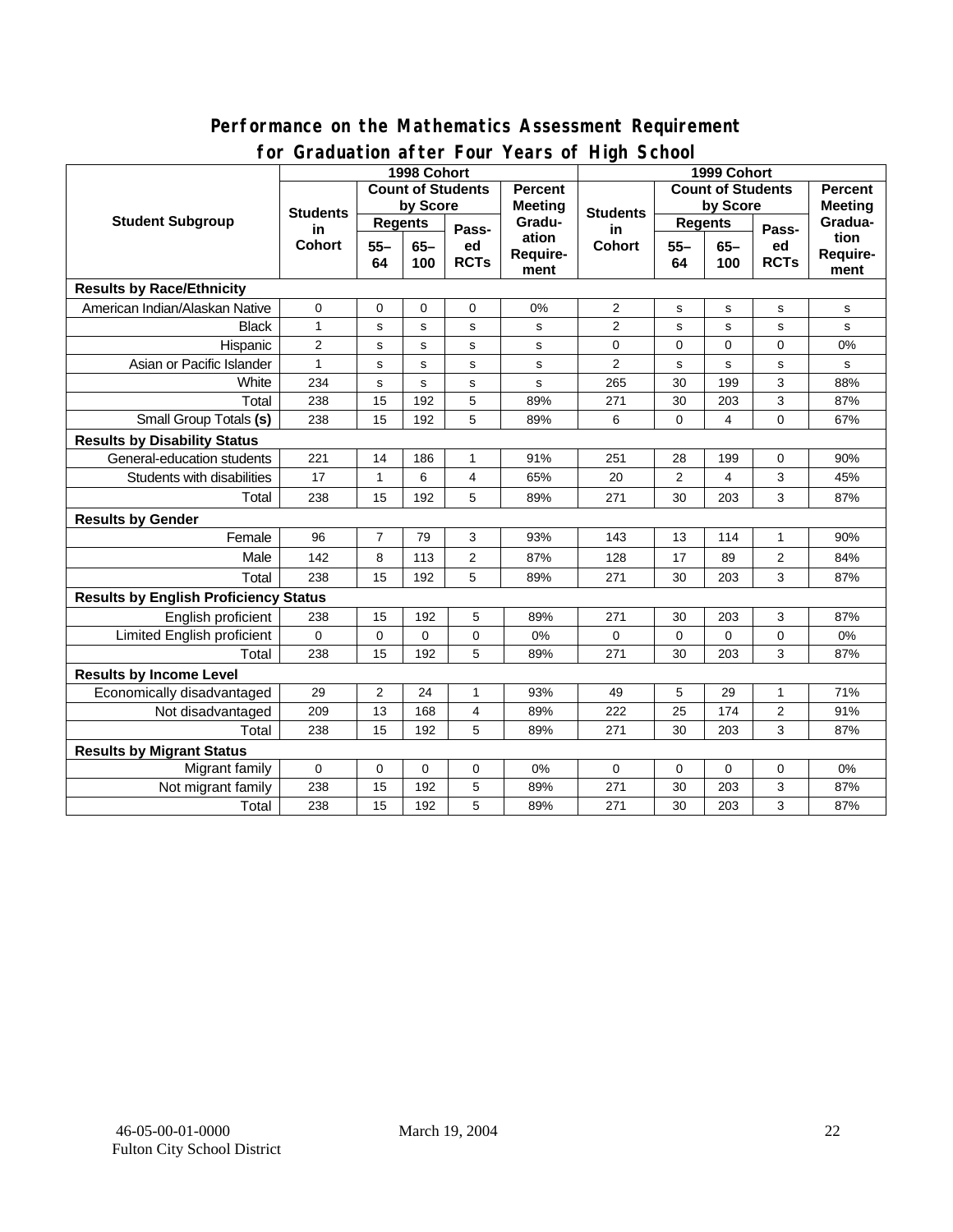## **Cohort Graduation Rates**

Students were counted as graduates in the first two columns of this table if they earned a local diploma with or without a Regents endorsement by June 30<sup>th</sup> of the fourth year after first entering grade 9 and in the second two columns if they earned a local diploma with or without a Regents endorsement by August 31<sup>st</sup> of the fourth year after first entering grade 9. The graduation-rate cohort includes students who transferred to general education development (GED) programs. These students were not counted in the 1998 district accountability cohort for English and mathematics.

|                                              |                                  | 1998 Cohort as of<br>June 30, 2002 | 1998 Cohort as of<br><b>August 31, 2002</b> |                    |  |  |  |  |
|----------------------------------------------|----------------------------------|------------------------------------|---------------------------------------------|--------------------|--|--|--|--|
| <b>Student Subgroup</b>                      | Graduation<br><b>Rate Cohort</b> | Graduation<br>Rate                 | <b>Graduation</b><br><b>Rate Cohort</b>     | Graduation<br>Rate |  |  |  |  |
| <b>Results by Race/Ethnicity</b>             |                                  |                                    |                                             |                    |  |  |  |  |
| American Indian/Alaskan Native               | 0                                | 0%                                 | 0                                           | 0%                 |  |  |  |  |
| <b>Black</b>                                 | $\mathbf{1}$                     | s                                  | 1                                           | s                  |  |  |  |  |
| Hispanic                                     | $\overline{2}$                   | s                                  | $\overline{2}$                              | s                  |  |  |  |  |
| Asian or Pacific Islander                    | 1                                | s                                  | 1                                           | s                  |  |  |  |  |
| White                                        | 234                              | s                                  | 234                                         | s                  |  |  |  |  |
| Total                                        | 238                              | 83%                                | 238                                         | 83%                |  |  |  |  |
| Small Group Totals (s)                       | 238                              | 83%                                | 238                                         | 83%                |  |  |  |  |
| <b>Results by Disability Status</b>          |                                  |                                    |                                             |                    |  |  |  |  |
| General-education students                   | 221                              | 84%                                | 222                                         | 84%                |  |  |  |  |
| Students with disabilities                   | 17                               | 65%                                | 16                                          | 69%                |  |  |  |  |
| Total                                        | 238                              | 83%                                | 238                                         | 83%                |  |  |  |  |
| <b>Results by Gender</b>                     |                                  |                                    |                                             |                    |  |  |  |  |
| Female                                       | 96                               | 86%                                | 96                                          | 86%                |  |  |  |  |
| Male                                         | 142                              | 80%                                | 142                                         | 80%                |  |  |  |  |
| Total                                        | 238                              | 83%                                | 238                                         | 83%                |  |  |  |  |
| <b>Results by English Proficiency Status</b> |                                  |                                    |                                             |                    |  |  |  |  |
| English proficient                           | 238                              | 83%                                | 238                                         | 83%                |  |  |  |  |
| Limited English proficient                   | $\mathbf 0$                      | 0%                                 | $\mathbf 0$                                 | 0%                 |  |  |  |  |
| Total                                        | 238                              | 83%                                | 238                                         | 83%                |  |  |  |  |
| <b>Results by Income Level</b>               |                                  |                                    |                                             |                    |  |  |  |  |
| Economically disadvantaged                   | 29                               | 86%                                | 29                                          | 86%                |  |  |  |  |
| Not disadvantaged                            | 209                              | 82%                                | 209                                         | 82%                |  |  |  |  |
| Total                                        | 238                              | 83%                                | 238                                         | 83%                |  |  |  |  |
| <b>Results by Migrant Status</b>             |                                  |                                    |                                             |                    |  |  |  |  |
| Migrant family                               | $\mathbf 0$                      | 0%                                 | $\Omega$                                    | 0%                 |  |  |  |  |
| Not migrant family                           | 238                              | 83%                                | 238                                         | 83%                |  |  |  |  |
| Total                                        | 238                              | 83%                                | 238                                         | 83%                |  |  |  |  |